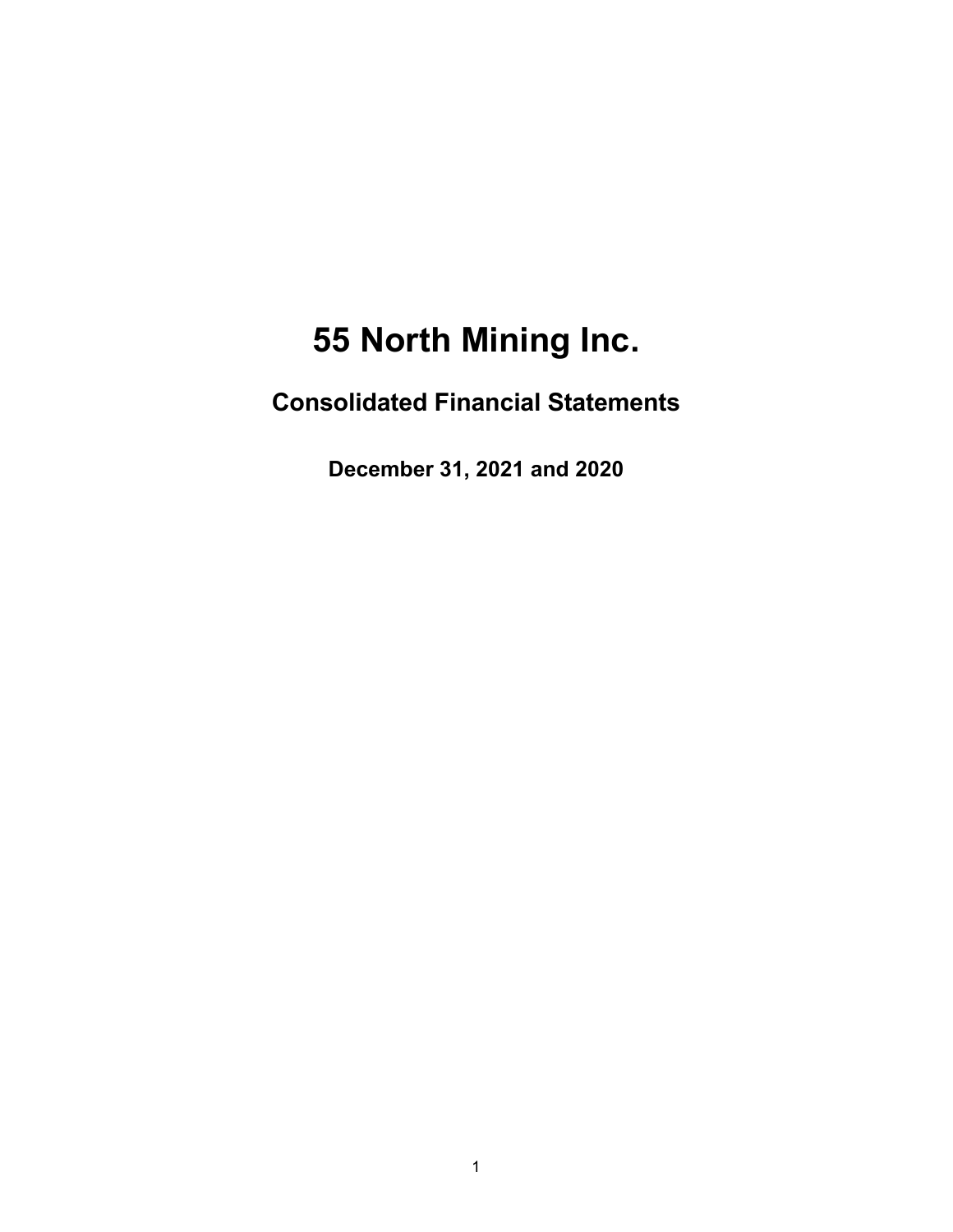

CHARTERED PROFESSIONAL ACCOUNTANTS

#### **INDEPENDENT AUDITOR'S REPORT**

#### **To the Shareholders of 55 North Mining Inc.:**

#### *Opinion*

We have audited the consolidated financial statements of 55 North Mining Inc. and its subsidiary (the Group), which comprise the consolidated statements of financial position as at December 31, 2021 and 2020 and the consolidated statements of loss and comprehensive loss, consolidated statements of changes in equity and consolidated statements of cash flows for the years then ended, and notes to the financial statements, including a summary of significant accounting policies.

In our opinion, the accompanying consolidated financial statements present fairly, in all material respects, the financial position of the Group as at December 31, 2021 and 2020 and its financial performance and its cash flows for the years then ended in accordance with International Financial Reporting Standards (IFRS).

#### *Basis for Opinion*

We conducted our audit in accordance with Canadian generally accepted auditing standards. Our responsibilities under those standards are further described in the *Auditor's Responsibilities for the Audit of the Consolidated Financial Statements* section of our report. We are independent of the Group in accordance with the ethical requirements that are relevant to our audit of the financial statements in Canada, and we have fulfilled our other ethical responsibilities in accordance with these requirements. We believe that the audit evidence we have obtained is sufficient and appropriate to provide a basis for our opinion.

#### *Material Uncertainty Related to Going Concern*

We draw attention to Note 1 in the financial statements, which indicates that the Group had a deficit of \$7,921,115 (2020 - \$3,798,447). As stated in Note 1, these events or conditions, along with other matters as set forth in Note 1, indicate that a material uncertainty exists that may cast significant doubt on the Group's ability to continue as a going concern. Our opinion is not modified in respect of this matter.

#### *Other Information*

Management is responsible for the other information. The other information comprises the Management's Discussion & Analysis.

Our opinion on the consolidated financial statements does not cover the other information and we do not express any form of assurance conclusion thereon.

In connection with our audit of the consolidated financial statements, our responsibility is to read the other information and, in doing so, consider whether the other information is materially inconsistent with the consolidated financial statements or our knowledge obtained in the audit or otherwise appears to be materially misstated. If, based on the work we have performed, we conclude that there is a material misstatement of this other information, we are required to report that fact. We have nothing to report in this regard.

*Responsibilities of Management and Those Charged with Governance for the Consolidated Financial Statements*  Management is responsible for the preparation and fair presentation of the consolidated financial statements in accordance with IFRS's, and for such internal control as management determines is necessary to enable the preparation of consolidated financial statements that are free from material misstatement, whether due to fraud or error.

In preparing the consolidated financial statements, management is responsible for assessing the Group's ability to continue as a going concern, disclosing, as applicable, matters related to going concern and using the going concern basis of accounting unless management either intends to liquidate the Group or to cease operations, or has no realistic alternative but to do so.

Those charged with governance are responsible for overseeing the Group's financial reporting process.

SCARROW & DONALD, CHARTERED PROFESSIONAL ACCOUNTANTS, LLP

100 – Five Donald Street **•** Winnipeg, Manitoba **•** R3L 2T4 **•** Business: (204) 982-9800 **•** Fax: (204) 474-2886 **•** www.scarrowdonald.mb.ca Scarrow & Donald, Chartered Professional Accountants, LLP is a Canadian owned Limited Liability Partnership established under the laws of Manitoba.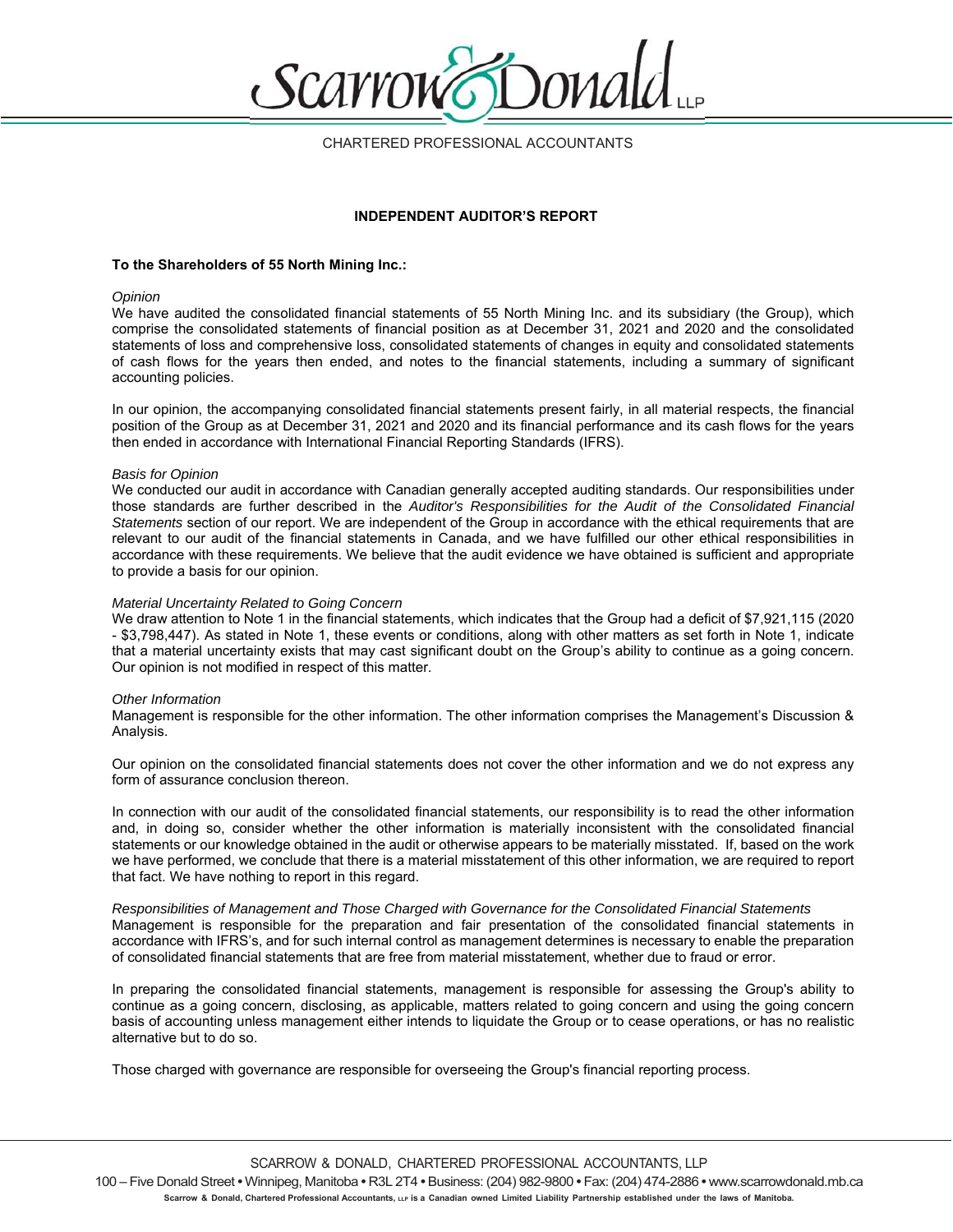#### *Auditor's Responsibilities for the Audit of the Consolidated Financial Statements*

Our objectives are to obtain reasonable assurance about whether the consolidated financial statements as a whole are free from material misstatement, whether due to fraud or error, and to issue an auditor's report that includes our opinion. Reasonable assurance is a high level of assurance, but is not a guarantee that an audit conducted in accordance with Canadian generally accepted auditing standards will always detect a material misstatement when it exists. Misstatements can arise from fraud or error and are considered material if, individually or in the aggregate, they could reasonably be expected to influence the economic decisions of users taken on the basis of these consolidated financial statements.

As part of an audit in accordance with Canadian generally accepted auditing standards, we exercise professional judgment and maintain professional skepticism throughout the audit. We also:

- Identify and assess the risks of material misstatement of the consolidated financial statements, whether due to fraud or error, design and perform audit procedures responsive to those risks, and obtain audit evidence that is sufficient and appropriate to provide a basis for our opinion. The risk of not detecting a material misstatement resulting from fraud is higher than for one resulting from error, as fraud may involve collusion, forgery, intentional omissions, misrepresentations, or the override of internal control.
- Obtain an understanding of internal control relevant to the audit in order to design audit procedures that are appropriate in the circumstances, but not for the purpose of expressing an opinion on the effectiveness of the Group's internal control.
- Evaluate the appropriateness of accounting policies used and the reasonableness of accounting estimates and related disclosures made by management.
- Conclude on the appropriateness of management's use of the going concern basis of accounting and, based on the audit evidence obtained, whether a material uncertainty exists related to events or conditions that may cast significant doubt on the Group's ability to continue as a going concern. If we conclude that a material uncertainty exists, we are required to draw attention in our auditor's report to the related disclosures in the consolidated financial statements or, if such disclosures are inadequate, to modify our opinion. Our conclusions are based on the audit evidence obtained up to the date of our auditor's report. However, future events or conditions may cause the Group to cease to continue as a going concern.
- Evaluate the overall presentation, structure and content of the consolidated financial statements, including the disclosures, and whether the consolidated financial statements represent the underlying transactions and events in a manner that achieves fair presentation.
- Obtain sufficient appropriate audit evidence regarding the financial information of the entities or business activities within the Group to express an opinion on the consolidated financial statements. We are responsible for the direction, supervision and performance of the group audit. We remain solely responsible for our audit opinion.

We communicate with those charged with governance regarding, among other matters, the planned scope and timing of the audit and significant audit findings, including any significant deficiencies in internal control that we identify during our audit.

We also provide those charged with governance with a statement that we have complied with relevant ethical requirements regarding independence, and to communicate with them all relationships and other matters that may reasonably be thought to bear on our independence, and where applicable, related safeguards.

The engagement partner on the audit resulting in this independent auditor's report is Scott Smith.

#### **Scarrow & Donald LLP**

Chartered Professional Accountants April 26, 2022 Winnipeg, Manitoba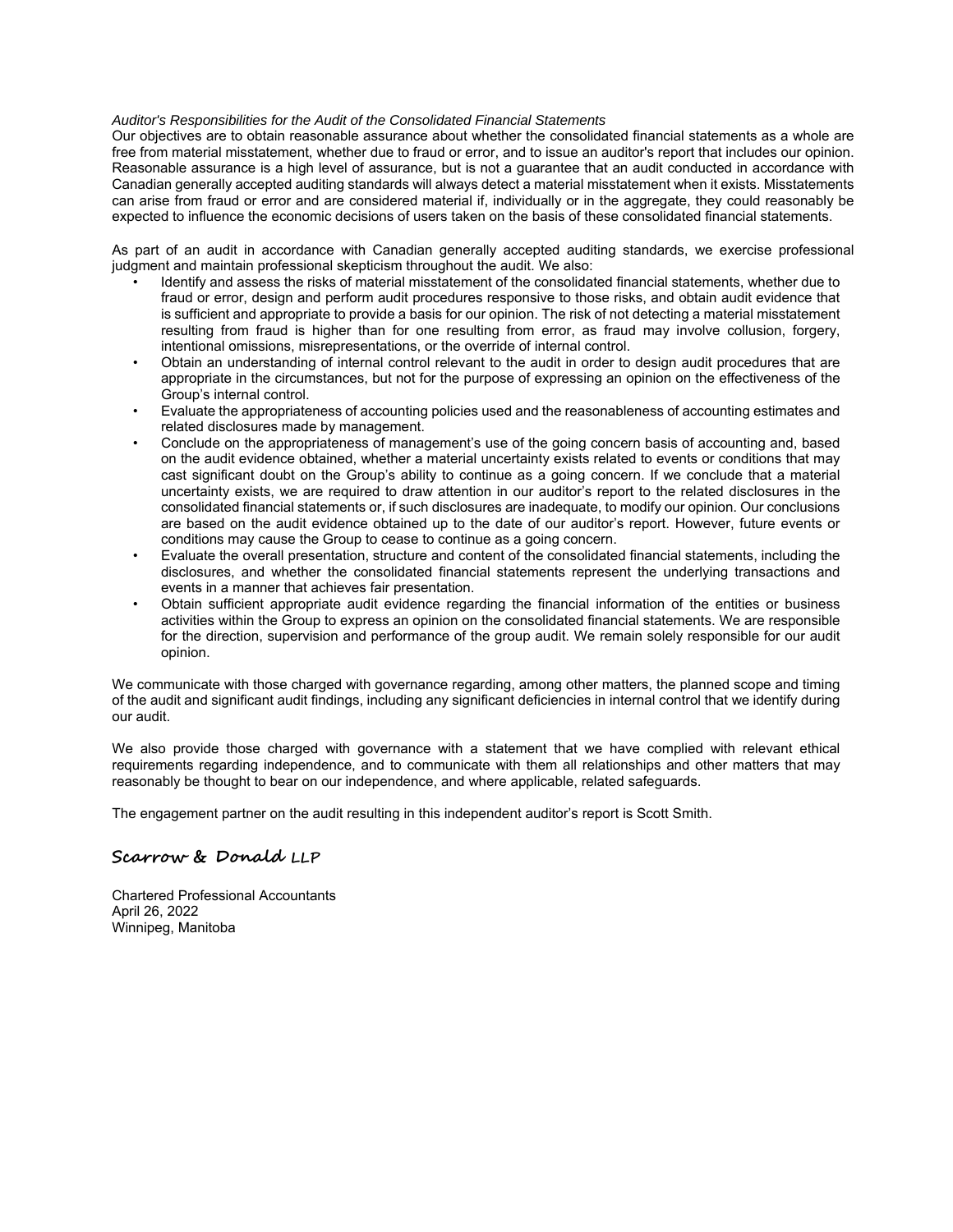# **55 North Mining Inc.**

#### **Consolidated Statements of Financial Position**

*Expressed in Canadian dollars* 

|                                                |    | December 31,<br>2021 |    | December 31,<br>2020 |  |
|------------------------------------------------|----|----------------------|----|----------------------|--|
| <b>ASSETS</b>                                  |    |                      |    |                      |  |
| <b>Current assets</b>                          |    |                      |    |                      |  |
| Cash                                           | \$ | 115,155              | \$ | 479,699              |  |
| Restricted cash (Note 2b)                      |    |                      |    | 1,241,631            |  |
| Receivables                                    |    | 27,898               |    | 169,150              |  |
| Prepaids                                       |    | 23,157               |    | 133,800              |  |
| Investment (Note 6)                            |    |                      |    | 4,834,000            |  |
|                                                | \$ | 166,210              | \$ | 6,858,280            |  |
| <b>LIABILITIES AND SHAREHOLDERS' DEFICIT</b>   |    |                      |    |                      |  |
| <b>Current liabilities</b>                     |    |                      |    |                      |  |
| Accounts payable and accrued liabilities       | \$ | 390,659              | \$ | 388,284              |  |
| Dividend payable (Note 6)                      |    |                      |    | 3,838,994            |  |
| Flow-through share premium liability (Note 15) |    | 12,500               |    | 528,841              |  |
|                                                |    | 403,159              |    | 4,756,119            |  |
| Long term liabilities                          |    |                      |    |                      |  |
| Canada Emergency Business Account (Note 7)     |    | 30,000               |    | 30,000               |  |
|                                                |    | 433,159              |    | 4,786,119            |  |
| Shareholders' equity                           |    |                      |    |                      |  |
| Share capital (Note 8)                         |    | 4,327,258            |    | 3,882,775            |  |
| Warrant reserve                                |    | 2,313,168            |    | 1,987,833            |  |
| Contributed surplus                            |    | 1,013,740            |    |                      |  |
| <b>Deficit</b>                                 |    | (7,921,115)          |    | (3,798,447)          |  |
|                                                |    | (266, 949)           |    | 2,072,161            |  |
|                                                | \$ | 166,210              | \$ | 6,858,280            |  |

*The accompanying notes are an integral part of these consolidated financial statements.*

On behalf of the Board:

**Bruce Reid**  *Director*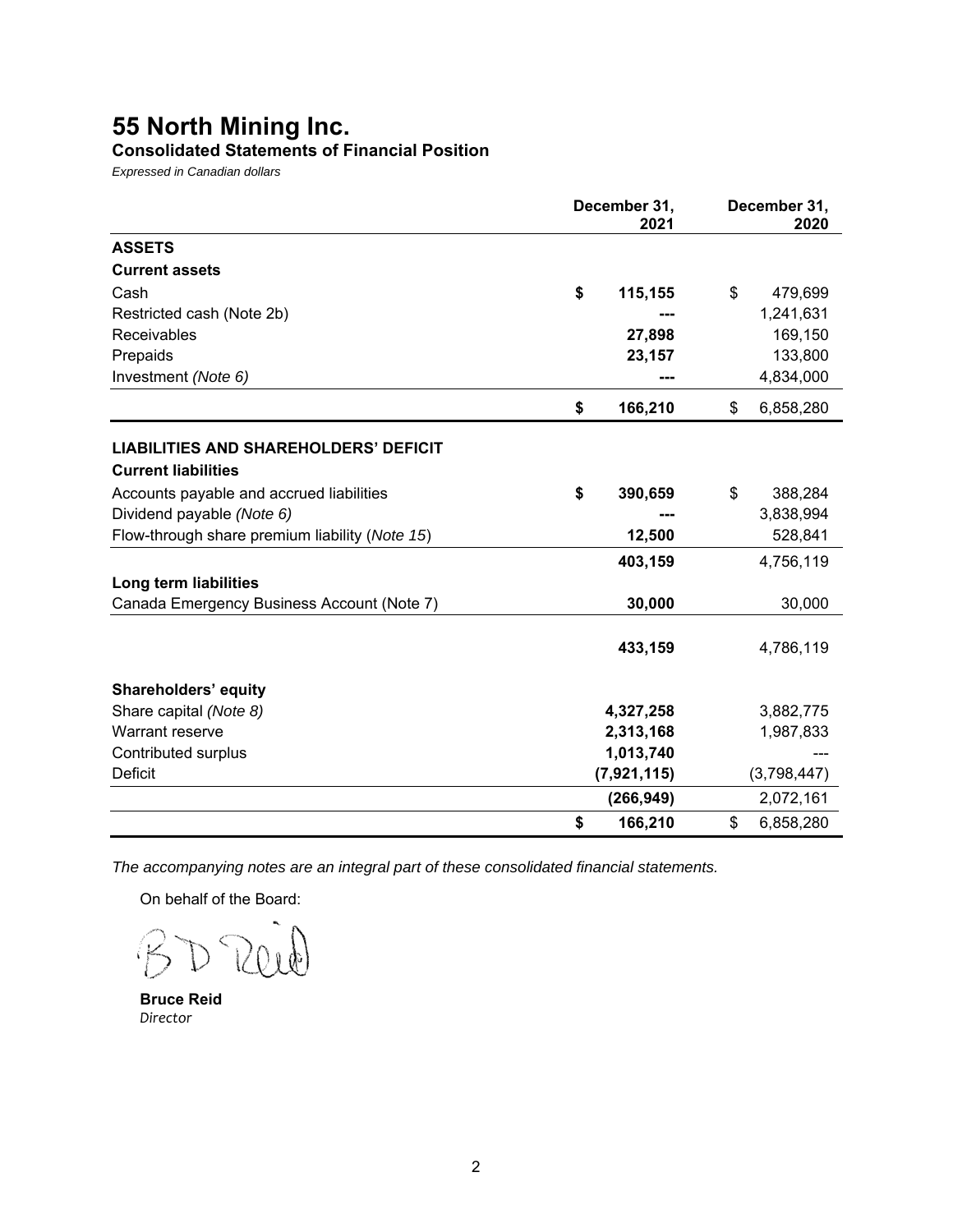### **55 North Mining Inc. Consolidated Statements of Loss and Comprehensive Loss For the years ended December 31, 2021 and 2020**

*Expressed in Canadian dollars* 

|                                                                                      | 2021            | 2020            |
|--------------------------------------------------------------------------------------|-----------------|-----------------|
| <b>Expenditures</b>                                                                  |                 |                 |
| Project expenditures                                                                 | \$3,162,063     | \$<br>1,093,064 |
| Stock-based compensation                                                             | 1,013,740       |                 |
| Management and consulting                                                            | 267,947         | 418,860         |
| Professional fees                                                                    | 130,440         | 104,279         |
| General and administration                                                           | 121,228         | 103,993         |
| Mining claim commitments                                                             | 100,000         | 65,000          |
| Promotion and shareholder communications                                             | 91,382          | 254,683         |
| Listing costs                                                                        |                 | 835,505         |
| Loss and comprehensive loss before other items                                       | 4,886,800       | 2,875,384       |
| Gain on sale of investment                                                           | (2,752,169)     |                 |
| Forgiven Canada Emergency Business Account (Note 7)                                  |                 | (10,000)        |
| Dividend income                                                                      |                 | (92, 206)       |
| Interest income                                                                      | (2,784)         | (514)           |
| Revaluation of investment                                                            | ---             | (16, 292)       |
| Loss and comprehensive loss before taxes                                             | 2,131,847       | 2,756,372       |
| Future tax recovery                                                                  | (665, 991)      | (248, 358)      |
| Loss and comprehensive loss for the year                                             | 1,465,856<br>S. | \$2,508,014     |
| Basic and diluted loss per common share (Note 14)                                    | (0.01)<br>\$    | (0.03)<br>\$    |
| Weighted average number of shares outstanding<br>during the year - basic and diluted | 107,721,218     | 76,945,971      |

*The accompanying notes are an integral part of these consolidated financial statements.*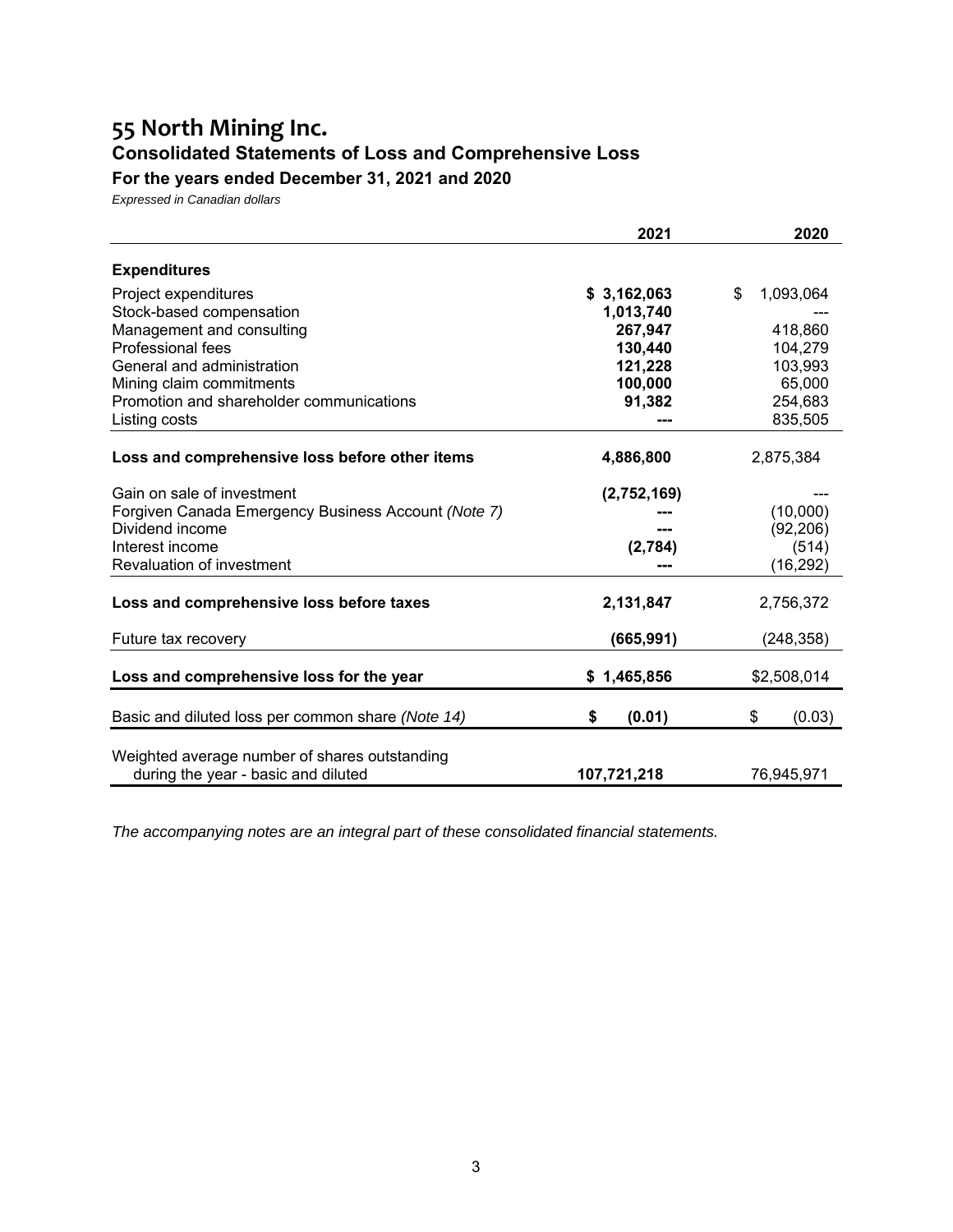### **55 North Mining Inc. Consolidated Statements of Changes in Equity For the years ended December 31, 2021 and 2020**

*Expressed in Canadian dollars* 

|                                                       | <b>Share Capital</b> | Warrant<br><b>Reserve</b> | <b>Contributed</b><br><b>Surplus</b> | <b>Deficit</b> | <b>Total</b>     |
|-------------------------------------------------------|----------------------|---------------------------|--------------------------------------|----------------|------------------|
| <b>Balance at December 31, 2019</b>                   | \$1,368,750          | \$244,389                 | \$<br>$- - -$                        | \$ (1,210,433) | \$402,706        |
| Loss for the year                                     | ---                  |                           | ---                                  | (2,508,014)    | (2,508,014)      |
| Warrants issued                                       |                      | 73,167                    | ---                                  |                | 73,167           |
| Share issuance, settlement of debt                    | 150,000              |                           |                                      |                | 150,000          |
| Share issuance, reverse takeover transaction (Note 4) | 695,988              | ---                       |                                      |                | 695,988          |
| Share issuance, private placement (Note 8)            | 2,755,837            | 1,670,277                 | ---                                  | ---            | 4,426,114        |
| Flow-through share premium liability                  | (567, 104)           |                           |                                      |                | (567, 104)       |
| Share issue costs                                     | (520, 696)           |                           | ---                                  |                | (520, 696)       |
| Dividend                                              |                      | ---                       | ---                                  | (80,000)       | (80,000)         |
| <b>Balance at December 31, 2020</b>                   | \$3,882,775          | \$1,987,833               | \$<br>---                            | \$(3,798,447)  | \$2,072,161      |
| Loss for the period                                   |                      |                           |                                      | (1,465,856)    | (1,465,856)      |
| Issue of shares - private placement                   | 691,134              | 293,866                   |                                      |                | 985,000          |
| Vesting of share-based compensation                   |                      | ---                       | 1,013,740                            | ---            | 1,013,740        |
| Flow-through share premium liability                  | (149, 650)           | ---                       | ---                                  | ---            | (149, 650)       |
| Share issue costs                                     | (97,001)             |                           |                                      |                | (97,001)         |
| Warrants issued                                       |                      | 31,469                    | ---                                  |                | 31,469           |
| <b>Dividend</b>                                       | ---                  | ---                       | ---                                  | (2,656,812)    | (2,656,812)      |
| <b>Balance at December 31, 2021</b>                   | \$4,327,258          | \$2,313,168               | \$1,013,740                          | \$ (7,921,115) | (266, 949)<br>\$ |

 *The accompanying notes are an integral part of these consolidated financial statements.*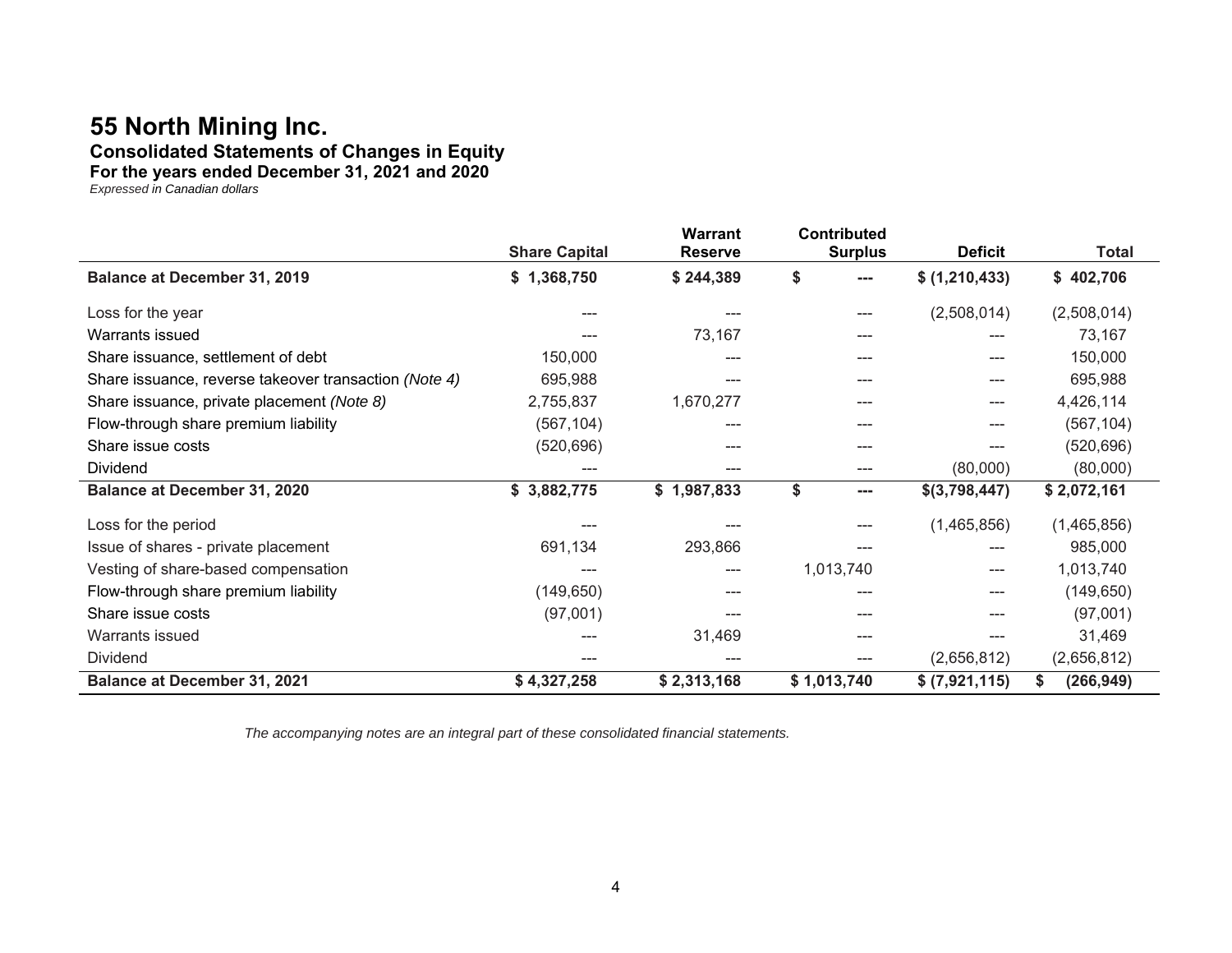### **55 North Mining Inc. Consolidated Statements of Cash Flows For the years ended December 31, 2021 and 2020**

*Expressed in Canadian dollars* 

|                                               | 2021          | 2020              |
|-----------------------------------------------|---------------|-------------------|
| Cash provided by (used in):                   |               |                   |
| <b>OPERATING ACTIVITIES</b>                   |               |                   |
| Net loss for the year                         | \$(1,465,856) | (2,508,014)<br>S. |
| Share-based compensation                      | 1,013,740     |                   |
| Listing costs                                 |               | 835,505           |
| Forgiven Canada Emergency Business Account    |               | (10,000)          |
| Investment revaluation                        |               | (16, 292)         |
| Future tax recovery                           | (665, 991)    | (248, 358)        |
| Dividend income                               |               | (92, 206)         |
| Shares issued for debt settlement             |               | 150,000           |
| Warrants issued for consulting fees           |               | 73,167            |
| Gain on sale of investment                    | (2,752,169)   |                   |
| Net change in non-cash working capital items: |               |                   |
| Receivables                                   | 141,252       | (122, 368)        |
| Prepaids                                      | 110,643       | (127,067)         |
| Accounts payable and accrued liabilities      | 2,375         | 3,247             |
|                                               | (3,616,006)   | (2,062,386)       |
| <b>INVESTING ACTIVITIES</b>                   |               |                   |
| Proceeds from (purchase of) investments       |               |                   |
|                                               | 7,586,169     | (900,000)         |
|                                               | 7,586,169     | (900,000)         |
| <b>FINANCING ACTIVITIES</b>                   |               |                   |
| Units issued net of share issue costs         | 919,468       | 3,905,418         |
| Change in restricted cash                     | 1,241,631     | (1, 241, 631)     |
| Dividend paid                                 | (6, 495, 806) |                   |
| Change in loan payable                        |               | (220,000)         |
| Receipt of Canada Emergency Business Account  |               | 40,000            |
| Change in loan receivable                     |               | (126, 361)        |
| Cash acquired on reverse takeover transaction |               |                   |
| Net of transaction costs (Note 4)             |               | 606,520           |
|                                               |               | 2,963,946         |
|                                               | (4, 334, 707) |                   |
| Net change in cash                            | (364, 544)    | 1,560             |
| Cash, beginning of year                       | 479,699       | 478,139           |
| Cash, end of year                             | 115,155<br>\$ | \$<br>479,699     |

*The accompanying notes are an integral part of these consolidated financial statements.*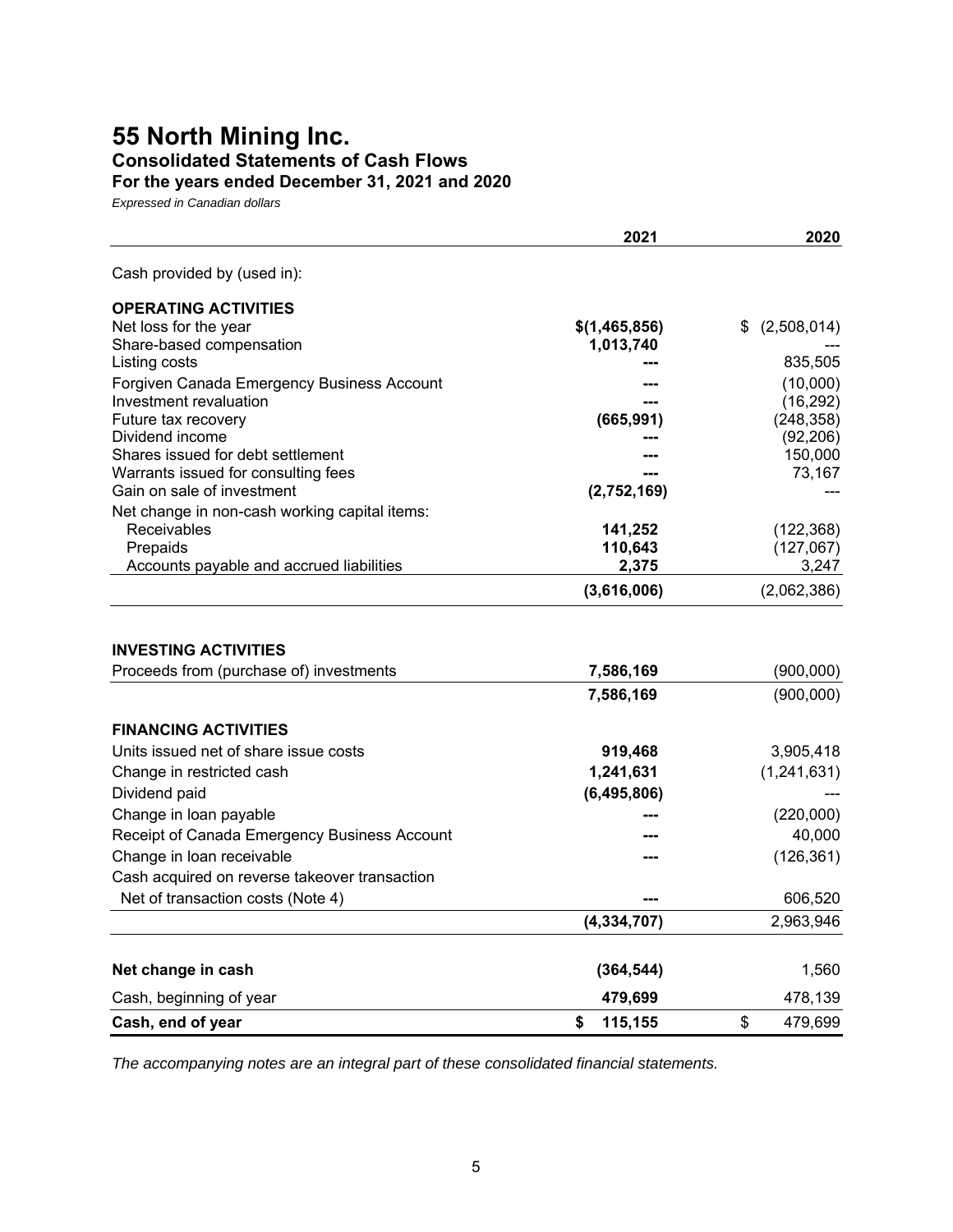*Expressed in Canadian dollars, unless otherwise indicated*

#### **1. CORPORATE INFORMATION**

55 North Mining Inc., a company incorporated under the Canada Business Corporation Act, and its whollyowned subsidiary 55 North Mining Operations Inc. (collectively "**55 North**" or the "**Company**") are engaged in the acquisition, exploration, development and extraction of natural resources, specifically precious metals. The Company's corporate head office is located at 401 Bay Street, Suite 2702, Toronto ON M5H 2Y4. The registered office of the Company is MLT Aikins LLP, 30th Floor, 360 Main Street, Winnipeg, MB R3C 4G1. The Company is a reporting issuer, as defined in corporate law, and its shares are not currently listed for trading on any stock exchange.

On September 2, 2020, 2552883 Ontario Inc. ("**Ontario Inc**.") and 55 North completed a reverse takeover transaction pursuant to which 55 North acquired all the issued and outstanding shares of Ontario Inc.. Ontario Inc. then amalgamated with a wholly-owned subsidiary of 55 North and continued as one company, 55 North Mining Operations Inc. Upon completion of the reverse takeover transaction (the "RTO"), the shareholders of Ontario Inc. obtained control of the consolidated entity. Under the purchase method of accounting, Ontario Inc. was identified as the acquirer, and accordingly the entity is considered to be a continuation of Ontario Inc. with the net assets of the Company at the date of the reverse takeover transaction deemed to have been acquired by Ontario Inc. (Note 4). The consolidated financial statements for the year ended December 31, 2021 include the results of operations of 55 North and 55 North Mining Operations Inc. as at and for the yearended December 31, 2021. The comparative consolidated financial statements for the year ended December 31, 2020 include the results of operations of Ontario Inc. from January 1, 2020 and of 55 North from September 2, 2020, the date of the RTO. The Company operates as 55 North Mining Inc.

Ontario Inc. was originally set up as a means to access funds needed by 55 North which was unable to raise equity as a result of being cease-traded by various Canadian securities commissions. The intention was to eventually merge the two companies. This was achieved in September 2020.

These consolidated financial statements of the Company for the year ended December 31, 2021 were approved and authorized for issue by the Board of Directors of the Company on April 26, 2022.

#### **Going Concern**

Mineral exploration projects, even when successful, require large amounts of exploration investment to prove mineable reserves, generally over long periods of time, prior to commencement of production. The ability of the Company to continue as a going concern is dependent upon, among other things, being able to obtain additional financing, the continued support of its existing shareholders, and the outlining and development of commercial deposits of metals at its project to generate positive cash flows from operations. While the Company has been successful in securing financing and identifying suitable properties to date, there is no assurance that the Company will continue to be successful in achieving these objectives. To date the Company has incurred losses since inception and expects to incur further losses in the development of its business. As at December 31, 2021, the Company had an accumulated deficit of \$7,921,115 (2020 - \$3,798,447), which has been funded primarily by the issuance of share capital. The Company also had a working capital deficiency of \$236,949 (2020 - working capital surplus of \$2,102,161).

The ability of the Company to realize the costs it has incurred to date on its properties is dependent upon the Company being able to identify economically recoverable reserves, to finance their development costs and to resolve any environmental, regulatory or other constraints, which may hinder the successful development of the reserves. Although the Company has taken steps to verify title to the properties on which it is conducting exploration and development activities and in which it has an interest, in accordance with industry standards for the current stage of exploration and development of such properties, these procedures do not guarantee the Company's title. Property title may be subject to government licensing requirements or regulations, unregistered prior agreements, unregistered claims, and non-compliance with regulatory and environmental requirements.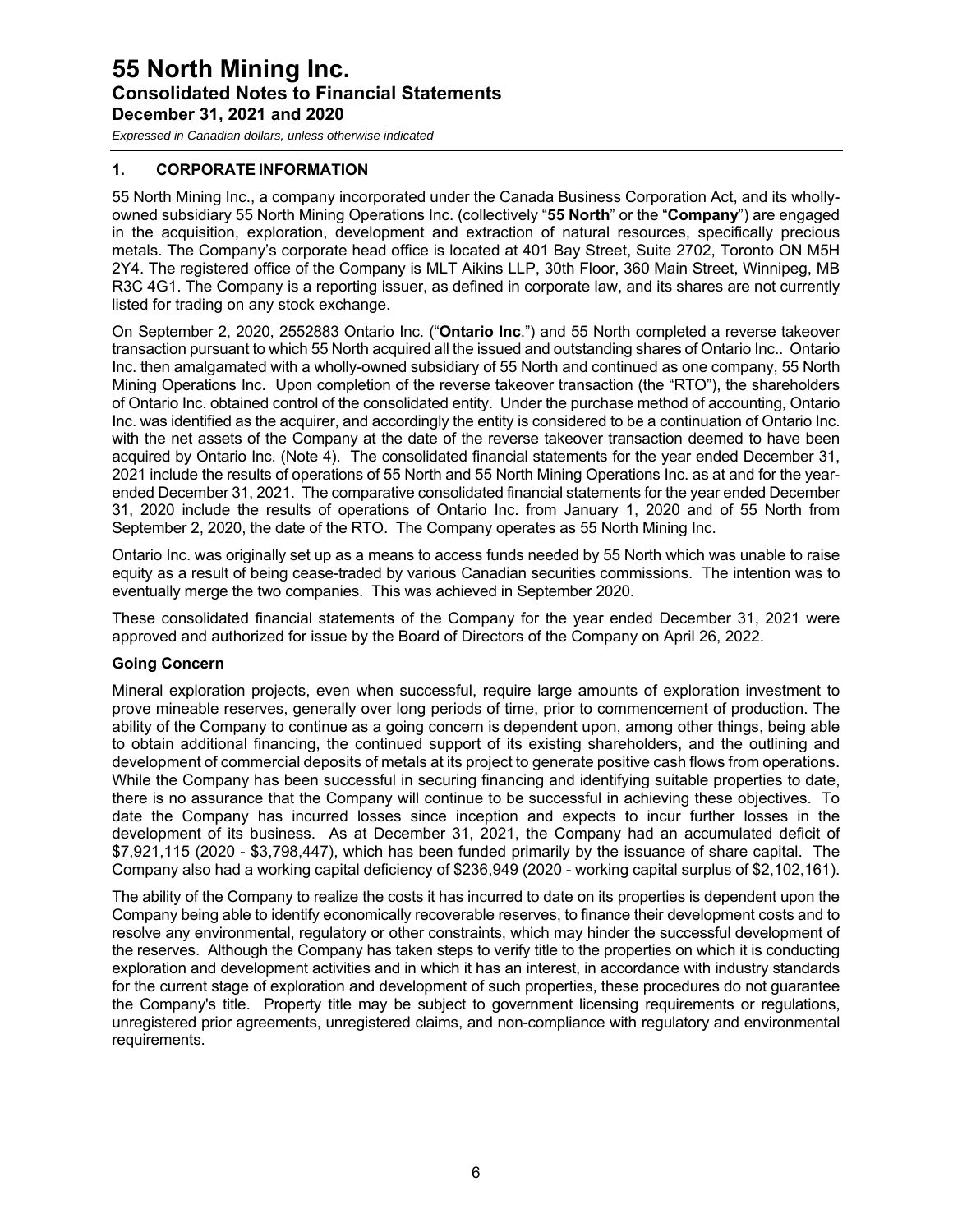*Expressed in Canadian dollars, unless otherwise indicated*

#### **1. CORPORATE INFORMATION (CONT'D)**

#### **Going Concern (cont'd)**

The outbreak of COVID-19 has resulted in governments enacting emergency measures to combat the spread of the virus. These measures, which include the implementation of travel bans, quarantine periods and social distancing, have caused an economic slowdown and material disruption to business. Governments have continued to react with interventions intended to stabilize economic conditions. While COVID-19 has not had a material impact on the company's operations, the duration and ultimate impact of the COVID-19 outbreak is unknown at the time. It is not possible to reliably estimate the length and severity of these developments and the impact on the financial performance and financial position of the Company in future periods.

These consolidated financial statements have been prepared on a going concern basis, which assumes that the Company will be able to realize assets and discharge liabilities in the normal course of operations for the foreseeable future. These factors may cast significant doubt upon the Company's ability to continue as a going concern and, therefore, it may be unable to realize its assets and discharge its liabilities in the normal course of business. These consolidated financial statements do not reflect the adjustments to the carrying values of assets and liabilities, the reported revenues and expenses, and statement of financial position classifications that might be necessary if the Company was unable to continue as a going concern. These adjustments could be material.

#### **2. SIGNIFICANT ACCOUNTING POLICIES, JUDGMENTS AND ESTIMATES**

#### **a) Basis of presentation and consolidation:**

The Company prepares it consolidated financial statements in accordance with International Financial Reporting Standards ("IFRS") as issued by the International Accounting Standards Board ("IASB") and IFRS Interpretations Committee ("IFRIC") which the Canadian Accounting Standards Board has approved for incorporation into Part I of the Chartered Professional Accountants Canada Handbook. These consolidated financial statements have been prepared under the historical cost method, except for certain financial instruments measured at fair value. The Company has consistently applied the accounting policies used in preparation of these consolidated financial statements throughout all the periods presented. Critical accounting judgments and estimates used by management in the preparation of these consolidated financial statements are presented in Note 3.

The consolidated financial statements include the accounts of 55 North and its wholly-owned subsidiary 55 North Mining Operations Inc. All transactions and balances between 55 North and 55 North Mining Operations Inc. are eliminated on consolidation, including unrealized gains and losses on transactions between the companies. The consolidated financial statements for the year ended December 31, 2021 include the results of operations of 55 North and 55 North Mining Operations Inc. as at and for the year-ended December 31, 2021. The comparative consolidated financial statements for the year ended December 31, 2020 include the results of operations of 55 North Mining Operations Inc. from January 1, 2020 and of 55 North from September 2, 2020, the date of the RTO.

Profit or loss and other comprehensive loss of subsidiaries acquired or disposed of during the year are recognized from the effective date of acquisition, or up to the effective date of disposal, as applicable.

These consolidated financial statements are presented in Canadian dollars, which is also the Company's functional currency. All reference to dollars (\$) are to Canadian dollars unless otherwise noted.

#### **b) Cash and restricted cash**

Cash consists of funds on deposit. Restricted cash consisted of funds held in escrow that were to be released upon submission of eligible flow through expenditures to the escrow agent.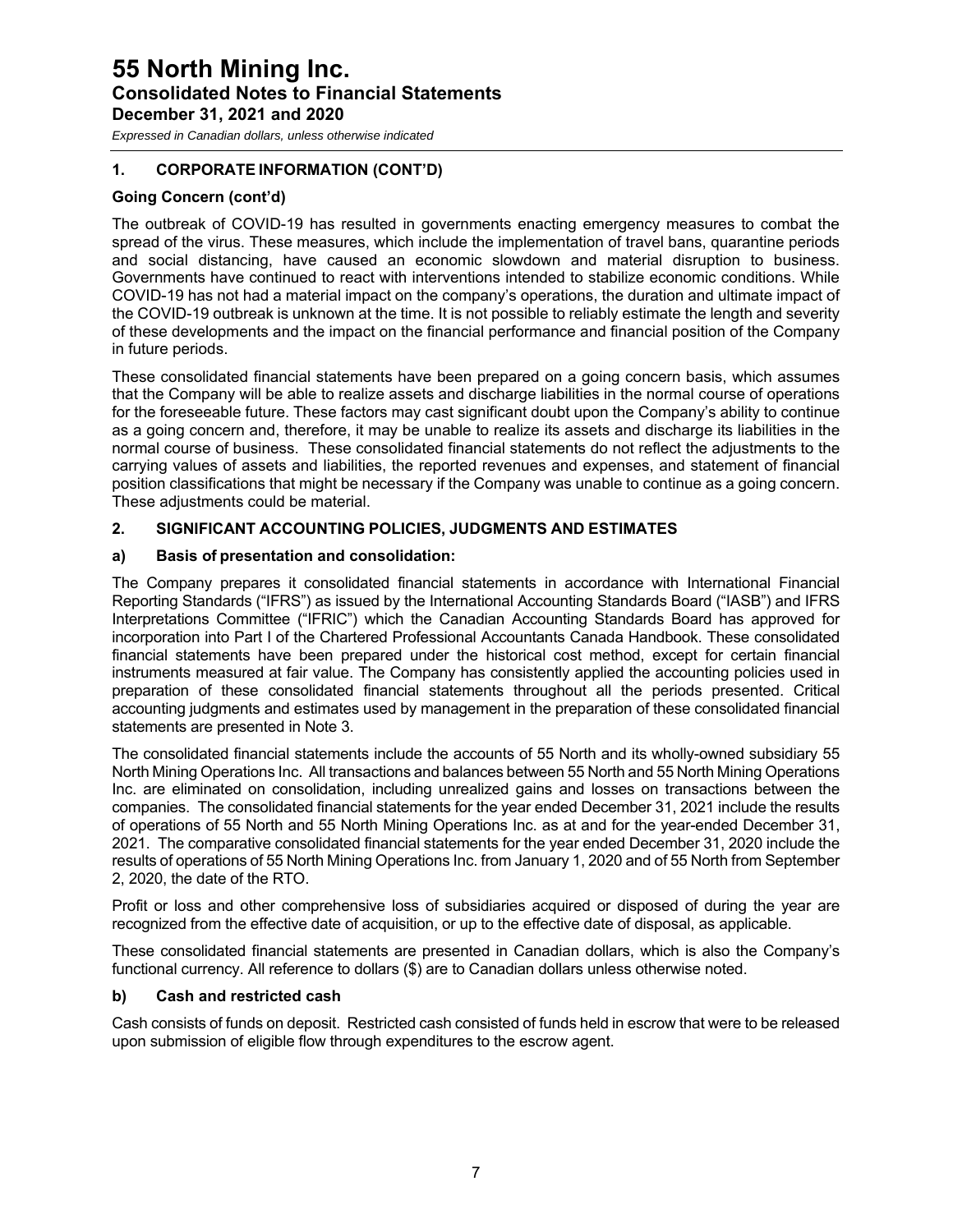*Expressed in Canadian dollars, unless otherwise indicated*

#### **2. SIGNIFICANT ACCOUNTING POLICIES, JUDGMENTS AND ESTIMATES (CONT'D)**

#### **c) Financial instruments**

Financial assets must be classified and measured based on three categories: amortized cost, fair value through other comprehensive income ("FVTOCI") and fair value through profit or loss ("FVTPL"). Financial liabilities are classified and measured based on two categories: amortized cost and FVTPL. Initially, all financial assets and financial liabilities are recorded in the consolidated balance sheets at fair value. After initial recognition, the effective interest related to financial assets and liabilities measured at amortized cost and the gain or loss arising from the change in the fair value of financial assets or liabilities classified as FVTPL are included in net income (loss) for the year in which they arise. Financial assets measured at amortized cost or those measured at FVTOCI, except for investment in equity instruments, at each balance sheet date requires an impairment analysis using the expected credit loss model ("ECL") to determine the expected credit losses using judgment determined on a probability weighting basis.

The Company has designated its cash and receivables as amortized cost, measured at amortized cost and has designated its accounts payable and accrued liabilities, dividend payable and Canada Emergency Business Account as amortized cost measured at amortized cost, which is reflected on the statement of financial position as amortized cost using the effective interest method of measurement.

The Company has designated its investments as fair value through profit or loss, measured at fair value except for its GIC which is valued at amortized cost, measured at amortized cost.

Transaction costs are expensed as incurred for financial instruments classified or designated at fair value through profit or loss. For other financial instruments, transaction costs are added to the related financial asset or liability on initial recognition and are measured at amortized cost using the effective interest method. Transaction costs are incremental costs that are directly attributable to the acquisition, issue or disposal of a financial asset or financial liability.

The Company assesses impairment of all its financial assets, except those classified at fair value through profit or loss. Management considers whether there has been a breach in contract, such as a default or delinquency in interest or principal payments in determining whether objective evidence of impairment exists. Impairment is measured as the difference between the asset's carrying value and its fair value. Impairment is included in current net loss.

#### **d) Fair Value**

The fair value of a financial instrument is the amount of consideration that could be agreed upon in an arm's length transaction between knowledgeable, willing parties who are under no obligation to act. In certain circumstances, however, the initial fair value may be based on other observable current market transactions in the same instrument, without modification or on a valuation technique using market-based inputs.

Fair value measurements recognized in the statement of financial position are categorized using a fair value hierarchy that reflects the significance of inputs used in determining the fair values:

- Quoted prices (unadjusted) in active markets for identical assets or liabilities (Level 1)
- Inputs other than quoted prices included in Level 1 that are observable for the asset or liability, either directly (i.e., as prices) or indirectly (i.e., derived from prices) (Level 2); and
- Inputs for the asset or liability that are not based on observable market data (unobserved inputs) (Level 3).

Each type of fair value is categorized based on the lowest level input that is significant to the fair value measurement in its entirety.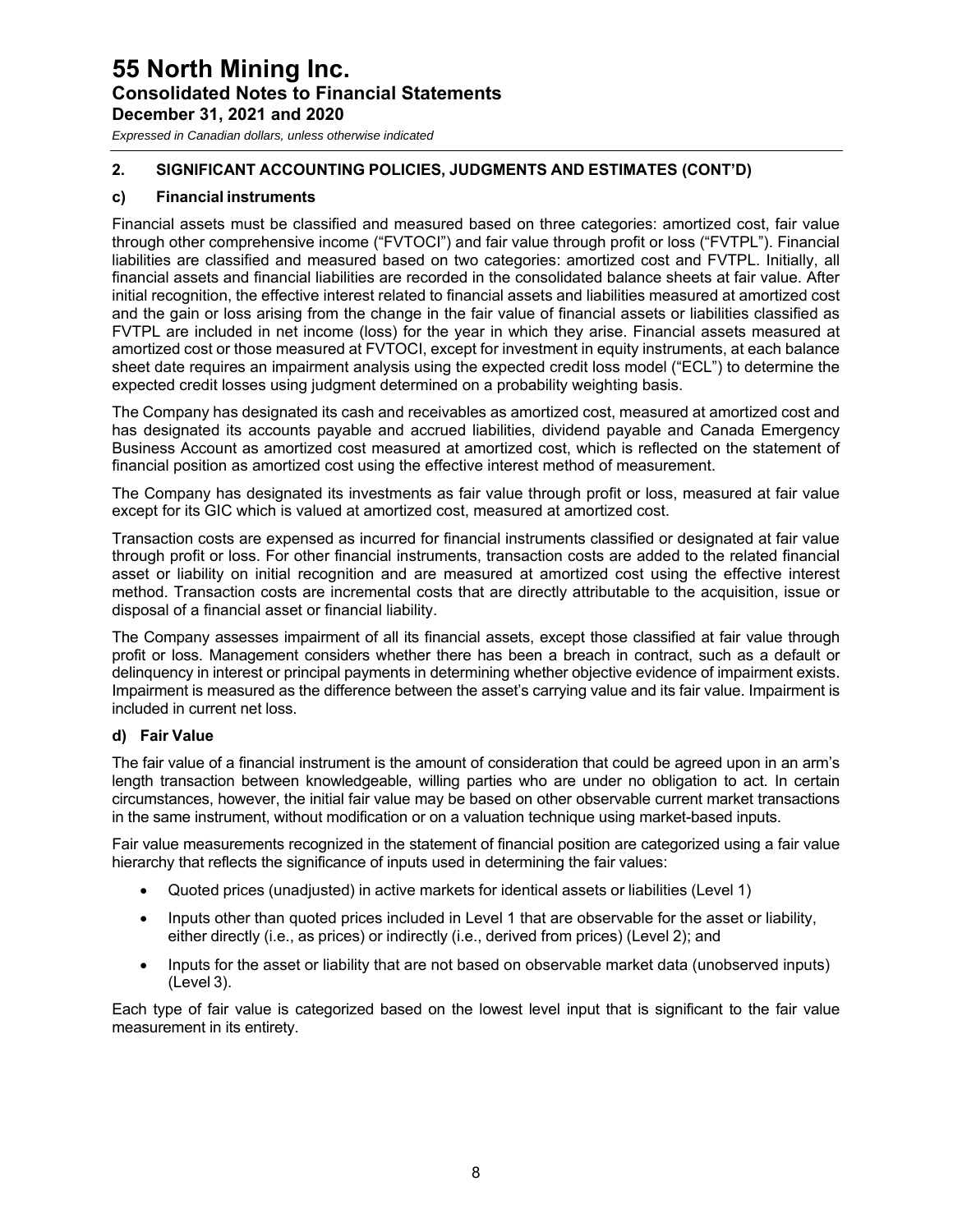*Expressed in Canadian dollars, unless otherwise indicated*

#### **2. SIGNIFICANT ACCOUNTING POLICIES, JUDGMENTS AND ESTIMATES (CONT'D)**

#### **e) Income taxes**

Current tax is based on the local taxable income at the local statutory tax rate enacted or substantively enacted at the statement of financial position date and includes adjustments to tax payable or recoverable in respect of previous periods.

Deferred tax is recognized using the statement of financial position method in respect of all temporary differences between the tax bases of assets and liabilities, and their carrying amounts for financial reporting purposes, except as indicated below.

Deferred income tax assets are recognized for all deductible temporary differences, carry-forward of unused tax assets and unused tax losses, to the extent that it is probable that taxable profit will be available against which the deductible temporary differences and the carry-forward of unused tax assets and unused tax losses can be utilized, except where the deferred income tax asset relating to the deductible temporary difference arises from the initial recognition of an asset or liability in an acquisition that is not a business combination and, at the time of the acquisition, affects neither the accounting profit nor taxable profit or loss and in respect of deductible temporary differences associated with investments in subsidiaries, associates and interests in joint ventures, deferred tax assets are recognized only to the extent that it is probable that the temporary differences will reverse in the foreseeable future and taxable profit will be available against which the temporary differences can be utilized.

Deferred income tax liabilities are recognized for all taxable temporary differences, except where the deferred income tax liability arises from the initial recognition of goodwill, or the initial recognition of an asset or liability in an acquisition that is not a business combination and, at the time of the acquisition, affects neither the accounting profit nor taxable profit or loss and in respect of taxable temporary differences associated with investments in subsidiaries, associates and interests in joint ventures, where the timing of the reversal of the temporary differences can be controlled and it is probable that the temporary differences will not reverse in the foreseeable future.

The carrying amount of deferred income tax assets is reviewed at each statement of financial position date and reduced to the extent that it is no longer probable that sufficient taxable profit will be available to allow all or part of the deferred income tax asset to be utilized. To the extent that an asset not previously recognized fulfils the criteria for recognition, a deferred income tax asset is recorded.

Deferred tax is measured on an undiscounted basis at the tax rates that are expected to apply in the periods in which the asset is realized or the liability is settled, based on tax rates and tax laws enacted or substantively enacted at the statement of financial position date.

Current and deferred taxes relating to items recognized directly in equity are recognized in equity and not in the income statement.

Deferred income tax assets and liabilities are offset when there is a legally enforceable right to offset current tax assets against current tax liabilities and when the deferred income tax assets and liabilities relate to income taxes levied by the same tax authority on either the same taxable entities or in different taxable entities, and, where there is the intent to settle the balance on a net basis.

#### *Mining taxes*

Income tax expense includes the mining taxes payable to governments that are calculated based on a percentage of taxable profit whereby taxable profit represents net income adjusted for certain items defined in the applicable legislation.

#### *Flow-through shares*

The Company will, from time to time, issue flow-through shares to finance a portion of its exploration program. Pursuant to the terms of the flow-through share agreements, these shares transfer the tax deductibility of qualifying resource expenditures to investors. On issuance, the Company bifurcates the flow-through share into i) the flow-through share premium liability measured at fair value, which is recognized as a liability representing the sale of tax deductions, and ii) the residual proceeds are allocated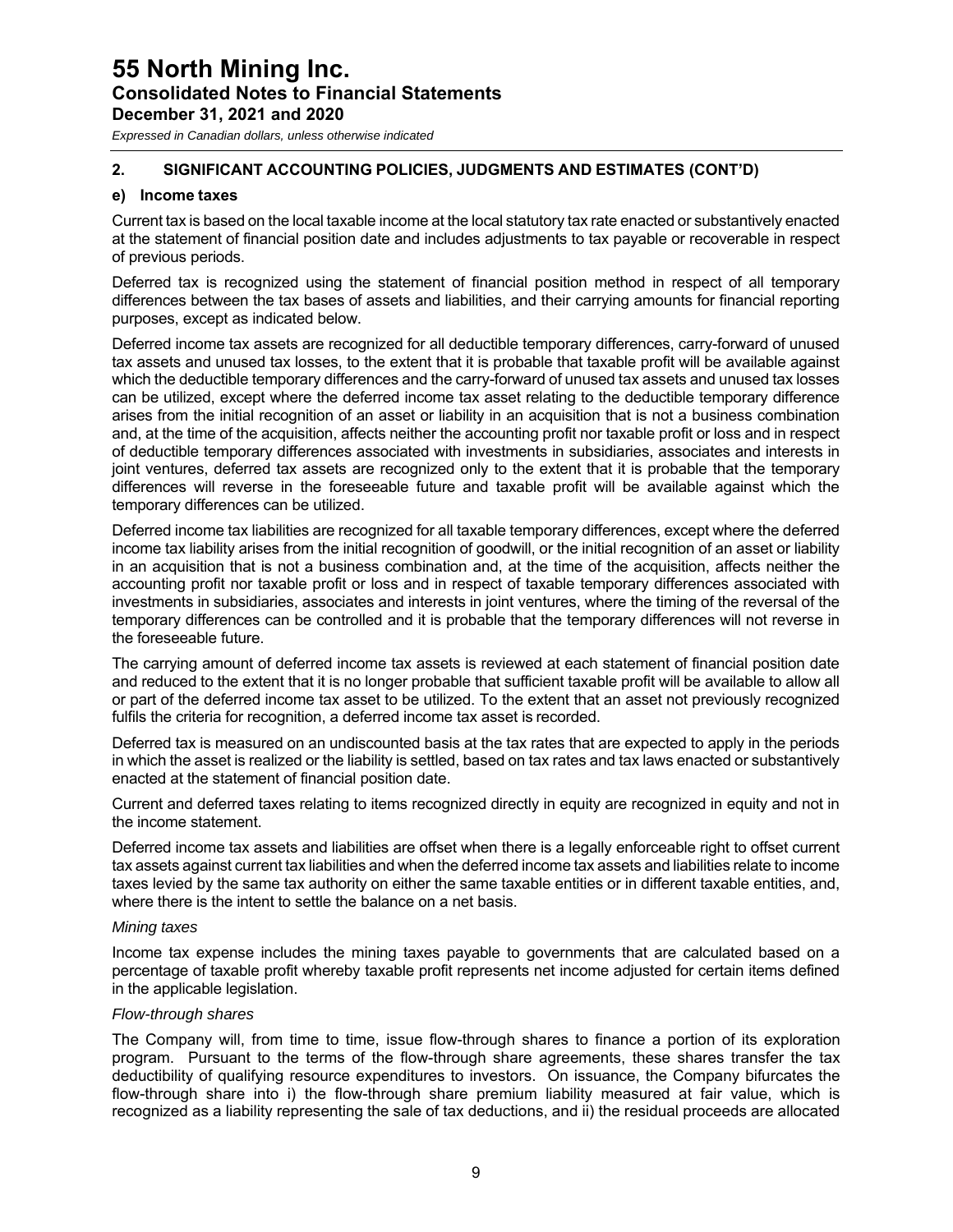*Expressed in Canadian dollars, unless otherwise indicated*

#### **2. SIGNIFICANT ACCOUNTING POLICIES, JUDGMENTS AND ESTIMATES (CONT'D)**

#### **e) Income taxes (cont'd)**

#### *Flow-through shares (cont'd)*

as the value of the common shares issued. On issuance of a flow-through unit (consisting of a flow-through share and a warrant to purchase a common share), the Company allocates the flow-through unit into i) the flow-through share premium liability measured at fair value, which is recognized as a liability representing the sale of tax deductions, ii), and the estimated fair value of a warrant and common share using the relative fair value method. Upon qualifying expenses being incurred the Company derecognizes the flow-through share premium liability and recognizes a credit to future tax recovery.

The Company may also be subject to a Part XII.6 tax on flow-through proceeds renounced under the Lookback Rule, in accordance with Government of Canada flow-through regulations. When applicable, this tax is accrued as a liability until paid.

#### **f) Impairment of non-financial assets**

Mining claims are tested for impairment when events or changes in circumstances indicate that the carrying amount may not be recoverable. For the purpose of measuring recoverable amounts, assets are grouped at the lowest levels for which there are separately identifiable cash flows (cash-generating units or CGUs). The recoverable amount is the higher of an asset's fair value less costs to sell and value in use (being the present value of the expected future cash flows of the relevant asset or CGU). Value in use is determined as the present value of the future cash flows expected to be derived from an asset or CGU. The estimated future cash flows are discounted to their present value using a pre-tax discount rate that reflects current market assessments of the time value of money and the risks specific to the asset for which estimates of future cash flows have not been adjusted. Fair value less cost to sell is the amount obtainable from the sale of an asset or CGU in an arm's length transaction between knowledgeable, willing parties, less the costs of disposal. An impairment loss is recognized for the amount by which the asset's carrying amount exceeds its recoverable amount and is recorded as an expense.

Non-financial assets that have been impaired in prior periods are tested for possible reversal of impairment whenever events or changes in circumstances indicate that the impairment has reversed. If the impairment has reversed, the carrying amount of the asset is increased to its recoverable amount but not beyond the carrying amount that would have been determined had no impairment loss been recognized for the asset in the prior periods. A reversal of an impairment loss is recognized in the statement of loss and comprehensive loss.

#### **g) Revenue recognition**

Interest income is recognized using the effective interest rate method. Dividend income is recognized when received or receivable when the amount can be reasonably determined and the amount is collectible.

#### **h) Exploration expenditures and mining claims**

Exploration expenditures relate to activities that are directed towards less than proven and probable ore reserves and are expensed as incurred. The costs to acquire mining claims is expensed.

#### **i) Provisions**

Provisions are recognized in other liabilities when the Company has a present legal or constructive obligation because of past events, it is more likely than not that an outflow of resources will be required to settle the obligation, and the amount can be reliably estimated. Provisions are measured at management's best estimate of the expenditure required to settle the obligation at the end of the reporting period, and are discounted to present value where the effect is material, such as closure costs.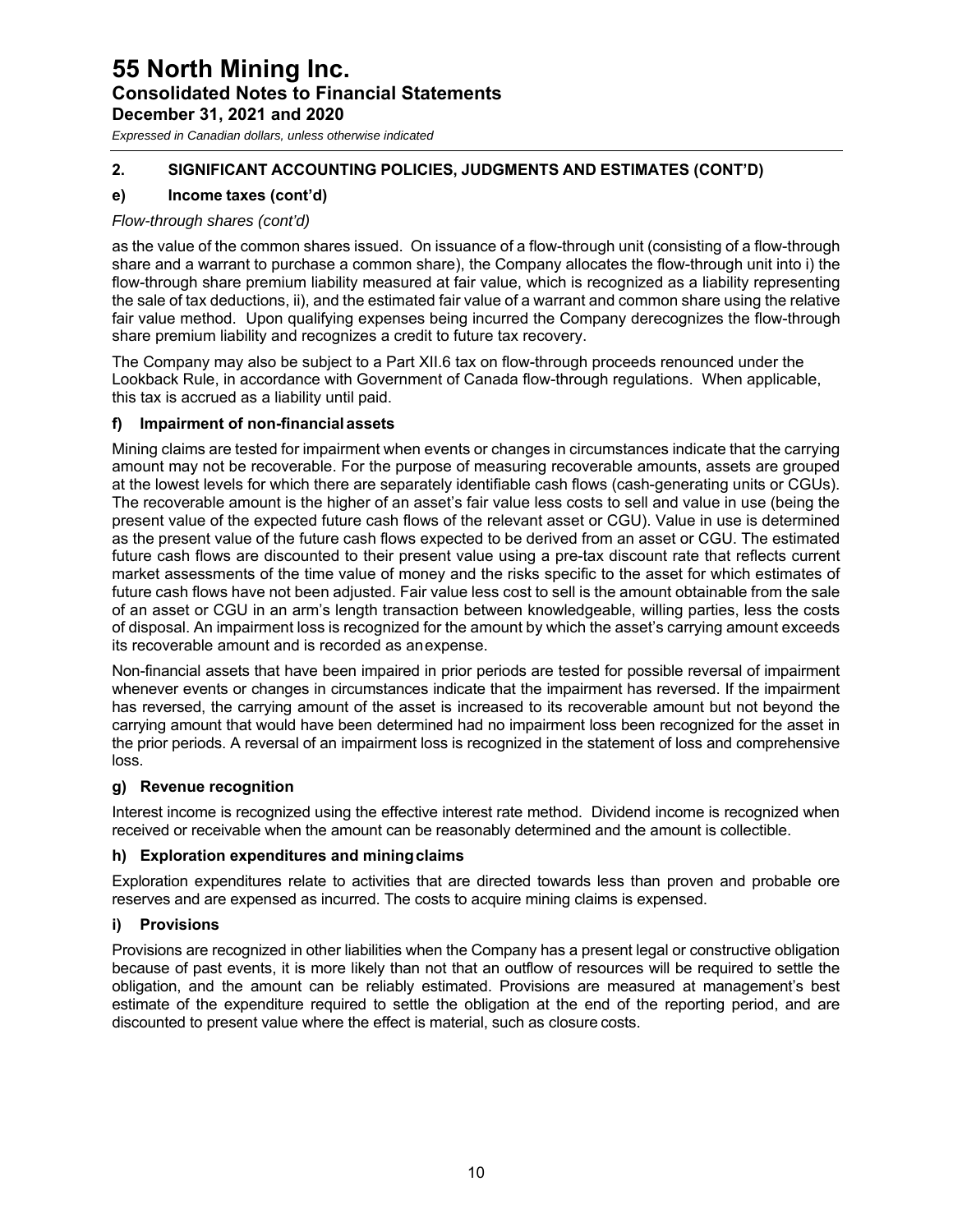*Expressed in Canadian dollars, unless otherwise indicated*

#### **2. SIGNIFICANT ACCOUNTING POLICIES, JUDGMENTS AND ESTIMATES (CONT'D)**

#### **j) Share-based compensation plan and warrants**

The fair value-based method of accounting is applied to all share-based compensation. The fair value of the share options granted is estimated on the date of grant using the Black-Scholes option-pricing model and is recorded as an expense over the applicable vesting period based on the number of awards expected to vest. Each tranche of an award is considered a separate award with its own vesting period and grant date fair value. Any consideration paid by the directors on exercise of the share option is credited to share capital. Awards of options and warrants related to private placements or public offerings of shares are treated as share issue costs.

#### **k) Net loss per share**

Basic net loss per share is calculated using the daily weighted average number of shares outstanding.

Diluted net loss per share is calculated using the daily weighted average number of shares that would have been outstanding during the year had all dilutive potential common shares been issued at the beginning of the year, or when the underlying options, warrants or convertible securities were granted or issued, if later. The treasury share method is employed to determine the incremental number of shares that would have been outstanding had the Company used proceeds from the exercise of options or warrants to acquire shares.

#### **l) Future accounting pronouncements**

In January 2020, the IASB issued amendments to IAS 1 - Presentation of Financial Statements to specify the requirements for classifying liabilities as current or non-current. The amendments clarify that the classification of liabilities as current or non-current is based on rights that are in existence at the end of the reporting period, specify that classification is unaffected by expectations about whether an entity will exercise its right to defer settlement of a liability, explain that rights are in existence if covenants are complied with at the end of the reporting period, and introduce a definition of 'settlement' to make clear that settlement refers to the transfer to the counterparty of cash, equity instruments, other assets or services. The amendments are applied retrospectively for annual periods beginning on or after January 1, 2023, with early application permitted. The Company does not expect a material impact to its consolidated financial statements from the adoption of these amendments.

In May 2020, the IASB issued amendments to IAS 37 to specify which costs an entity needs to include when assessing whether a contract is onerous or loss-making. The amendments specify which costs an entity includes in determining the cost of fulfilling a contract for the purpose of assessing whether the contract is onerous. The amendments are effective for annual reporting periods beginning on or after January 1, 2022. The Company does not expect a material impact to its consolidated financial statements from the adoption of this amendments

In May 2020, the IASB issued an amendment to IFRS 9 as part of its annual improvements to IFRS standards process. The amendment clarifies the fees a company includes when assessing whether the terms of a new or modified financial liability are substantially different from the terms of the original financial liability. The amendment is effective for annual reporting periods beginning on or after January 1, 2022, with earlier adoption permitted. The Company does not expect a material impact to its consolidated financial statements from the adoption of this amendment.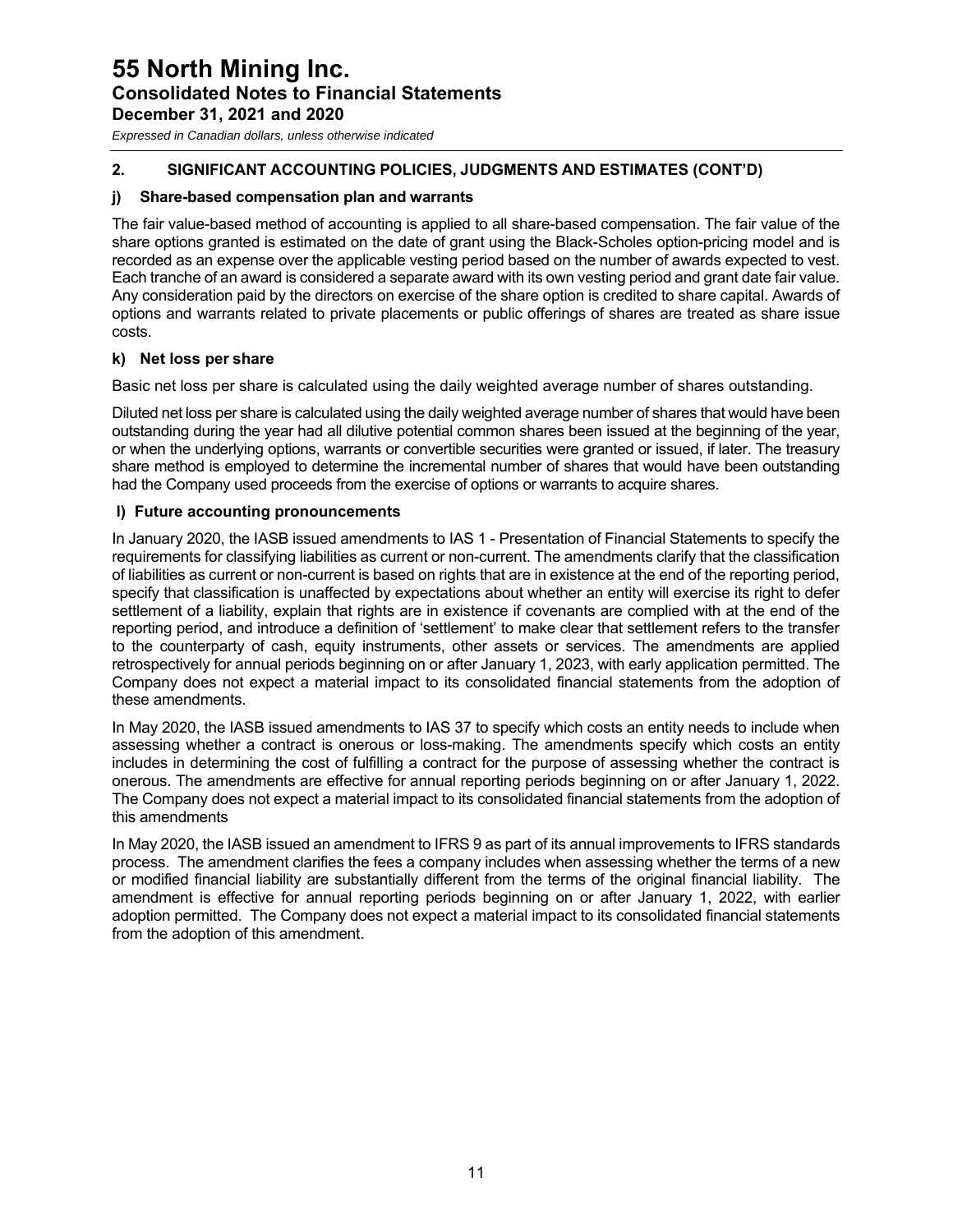*Expressed in Canadian dollars, unless otherwise indicated*

#### **3. CRITICAL ACCOUNTING ESTIMATES AND JUDGMENTS**

The preparation of these consolidated financial statements requires management to use estimates and judgments that affect the reported amounts of assets and liabilities, as well as revenues and expenses. These estimates are reviewed periodically, and, as adjustments become necessary, they are reported in net income (loss) in the period in which they become known.

The recoverability of deferred expenditures is dependent upon the discovery of economically recoverable reserves and resources, securing and maintaining title and beneficial interest in the properties, the ability to obtain necessary financing to complete exploration, development and construction of processing facilities, obtaining certain government approvals and attaining profitable production.

The likelihood that tax positions taken will be sustained upon examination by applicable tax authorities is assessed based on individual facts and circumstances of the relevant tax position evaluated in light of all available evidence. Where applicable tax laws and regulations are either unclear or subject to ongoing varying interpretations, it is reasonably possible that changes in these estimates can occur that materially affect the amounts of income tax provision. At the end of each reporting period, the Company reassesses unrecognized income tax assets.

The Company is also required to spend proceeds received from the issuance of flow-through shares on qualifying resource expenditures. Management's judgment is applied in determining whether qualified expenditures have been incurred. Differences in judgment between management and regulatory authorities could materially increase the flow-through premium liability and flow-through expenditure commitment.

The Company makes estimates as to the market value and inputs related to the valuation of share capital, flow-through share premium liability and the value associated with warrants issued at the time of issuance with respect to the volatility on the underlying common shares, risk free interest rate and forfeiture rates and market premiums paid for flow-through common shares. In establishing fair value management considers historical performance.

#### **4. REVERSE TAKEOVER TRANSACTION**

On September 2, 2020, the Company completed a reverse takeover transaction ("RTO") with Ontario Inc., whereby the shareholders of Ontario Inc. become shareholders of the Company. Ontario Inc. is the owner of an option to acquire 100% of the rights, title and interest in the Last Hope Gold Project, a high-grade gold project located in the emerging Lynn Lake Gold Camp in northern Manitoba.

Prior to completion of the RTO, 55 North consolidated all of its issued and outstanding shares on a 10.13:1 basis. On closing, 55 North issued post-consolidation shares in exchange for the outstanding shares of the Company on a one to one basis. As a result, 70,493,217 shares of 55 North were issued giving the shareholders of Ontario Inc. control of approximately 89.99% of the issued and outstanding share capital of 55 North. 55 North then immediately cancelled all of Ontario Inc.'s shares and Ontario Inc. was amalgamated with 55 North Mining Operations Inc., a wholly owned subsidiary of 55 North. All warrants to purchase shares of the Ontario Inc. have carried over to now purchase shares of 55 North on a one to one basis.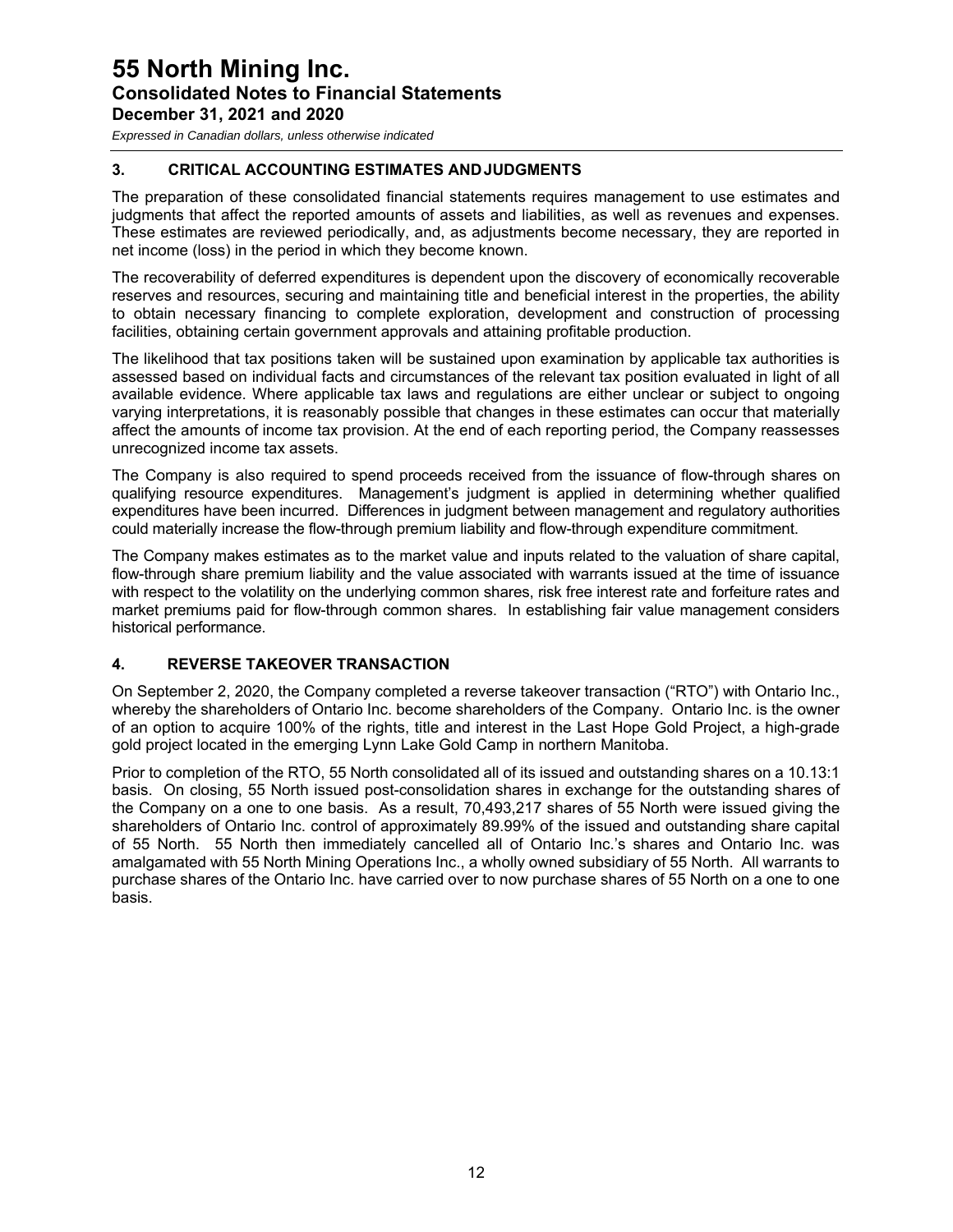*Expressed in Canadian dollars, unless otherwise indicated*

#### **4. REVERSE TAKEOVER TRANSACTION (CONT'D)**

After evaluating all the facts surrounding this Transaction, Management determined that IFRS 3, *Business Combinations*, is not applicable and that the Transaction was accounted for as an asset acquisition with Ontario Inc as the acquirer for accounting purposes. These consolidated financial statements, as a result of it being a reverse takeover, are a continuation of Ontario Inc.'s historical disclosures, combining 55 North's assets and liabilities and including 55 North transactions that flow through the Consolidated Statements of Loss and Comprehensive Loss from September 2, 2020 through December 31, 2020.

The issued and outstanding common shares of 55 North are included in the identified assets acquired by Ontario Inc., with each valued as of September 2, 2020. The difference between these combined values, net of costs associated with the transaction, and the value of net assets as of September 2, 2020, is accounted for as listing costs on the Consolidated Statement of Loss and Comprehensive Loss.

55 North was valued by comparing the value of the shares retained by 55 North shareholders in comparison with the valuation of the Ontario Inc. prior to the RTO. 55 North was valued at \$695,988. This value was allocated between the remaining net liabilities assumed.

The following table summarizes the fair value of the total consideration transferred to Ontario Inc. shareholders and the fair value of identified assets acquired, and liabilities assumed, based on estimates of fair value.

#### **Purchase Price**

| Current assets                                  | S  | 4,514,222 |
|-------------------------------------------------|----|-----------|
| <b>Current liabilities</b>                      |    | 4,603,970 |
| Net liabilities assumed                         | \$ | 89,748    |
| Fair value of 7,832,915 55 North shares issued  |    | 695,988   |
| Fair value in excess of net liabilities assumed |    | 785,736   |
| Transaction costs related to RTO                |    | 49,769    |
| Charge related to public company listing        | S  | 835,505   |

#### **5. MINERAL PROPERTIES**

On December 30, 2016, the Company signed an option agreement with Tamarak Gold Resources Inc. to option a project near Timmins, Ontario. The Company paid \$11,300 and issued 1,000,000 common shares.

On September 5, 2017, the Company signed an option agreement with Peter Dunlop to option the Last Hope Project near Lynn Lake, Manitoba. On signing, the Company paid \$65,000 and issued 1,500,000 common shares.

The Company committed to incur an aggregate of at least \$250,000 per year for the four years following the execution of this agreement to an aggregate of \$1,000,000 and make additional option payments as follows:

- September 5, 2018: \$65,000 and an additional 1,500,000 common shares;
- September 5, 2019: \$65,000;
- September 5, 2020: \$65,000;
- September 5, 2021: \$100,000; and
- September 5, 2022: \$3,000,000

The Last Hope Project bears a 2% net smelter returns royalty with the ability to buy back 1% for \$1,000,000.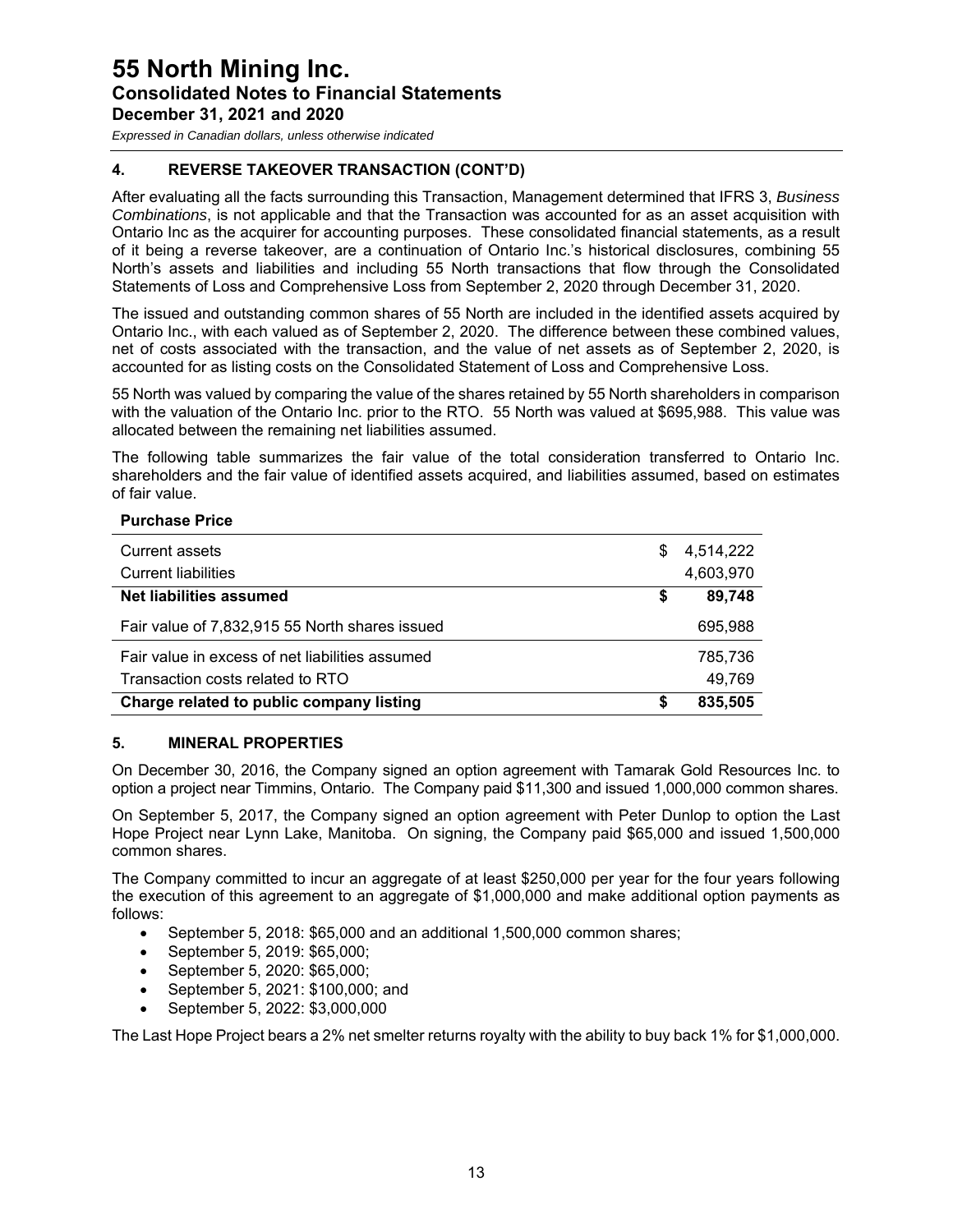*Expressed in Canadian dollars, unless otherwise indicated*

### **6. INVESTMENT AND DIVIDEND PAYABLE 2021 2020**  Shares of Aston Minerals Ltd. **\$** --- **\$** 3,934,000 GIC (0.75% maturing December 10, 2021) --- 900,000 **Total \$ --- \$ 4,834,000**

Prior to completing the RTO (see Note 4), the Company completed the sale of the Edelson property and received, in addition to cash, 100,000,000 common shares of European Cobalt (now operating as Aston Minerals Ltd.). The net proceeds from the sale of these shares were agreed to be distributed to the 55 North shareholders of record on July 11, 2020. The value of the Aston Minerals Ltd. shares at December 31, 2020 was \$3,934,000 and the dividend payable was \$3,838,994, with the \$95,006 difference representing the value of the dividend attributable to the 55 North shares owned by 55 North Operations that are currently presented as held in treasury (Note 8). Any fair value adjustment in the dividend payable is adjusted through the consolidated statement of changes in equity as a dividend in the period. In April 2021, the 100,000,000 Aston Minerals shares were sold, and the Australian dollar net proceeds were converted to Canadian dollars. These funds amounted to \$6,495,806 and were paid as an eligible dividend to shareholders of record on July 11, 2020 and distributed the week of May 2, 2021.

#### **7. CANADA EMERGENCY BUSINESS ACCOUNT**

As a result of COVID-19, the Canadian federal government created the Canada Emergency Business Account ("CEBA"), designed to provide some financial assistance to qualifying Canadian companies. In April 2020, the Company applied for this funding and received \$40,000 as an unsecured, non-interestbearing loan. This loan is due on or before December 31, 2023. If \$30,000 is paid before this time, \$10,000 of the loan is forgiven. If not paid by this date, the loan is extended by two years bearing interest at a rate of 5% per annum, with the loan maturing on December 31, 2025.

#### **8. SHARE CAPITAL**

#### **a) Authorized:**

The Company is authorized to issue an unlimited number of common shares with each common share entitled to one vote.

#### **b) Common shares issued:**

|                                        | <b>Number of Shares</b> | <b>Stated Capital</b> |
|----------------------------------------|-------------------------|-----------------------|
| Balance, December 31, 2019             | 68,993,217              | \$1,368,750           |
| Issued on settlement of debt           | 1,500,000               | 150,000               |
| Issued on reverse takeover transaction | 7,832,915               | 695,988               |
| Issued on private placement            | 25,726,730              | 4,426,114             |
| Warrant allocation                     |                         | (1,670,277)           |
| Share issue costs                      |                         | (520,696)             |
| Flow-through premium                   |                         | (567,104)             |
| Balance, December 31, 2020             | 104,052,862             | \$3,882,775           |
| Issued on private placement            | 9,550,000               | 985,000               |
| Warrant allocation                     |                         | (293, 866)            |
| Share issue costs                      |                         | (97,001)              |
| Flow-through premium                   |                         | (149,650)             |
| Balance, December 31, 2021             | 113,602,862             | \$4,327,258           |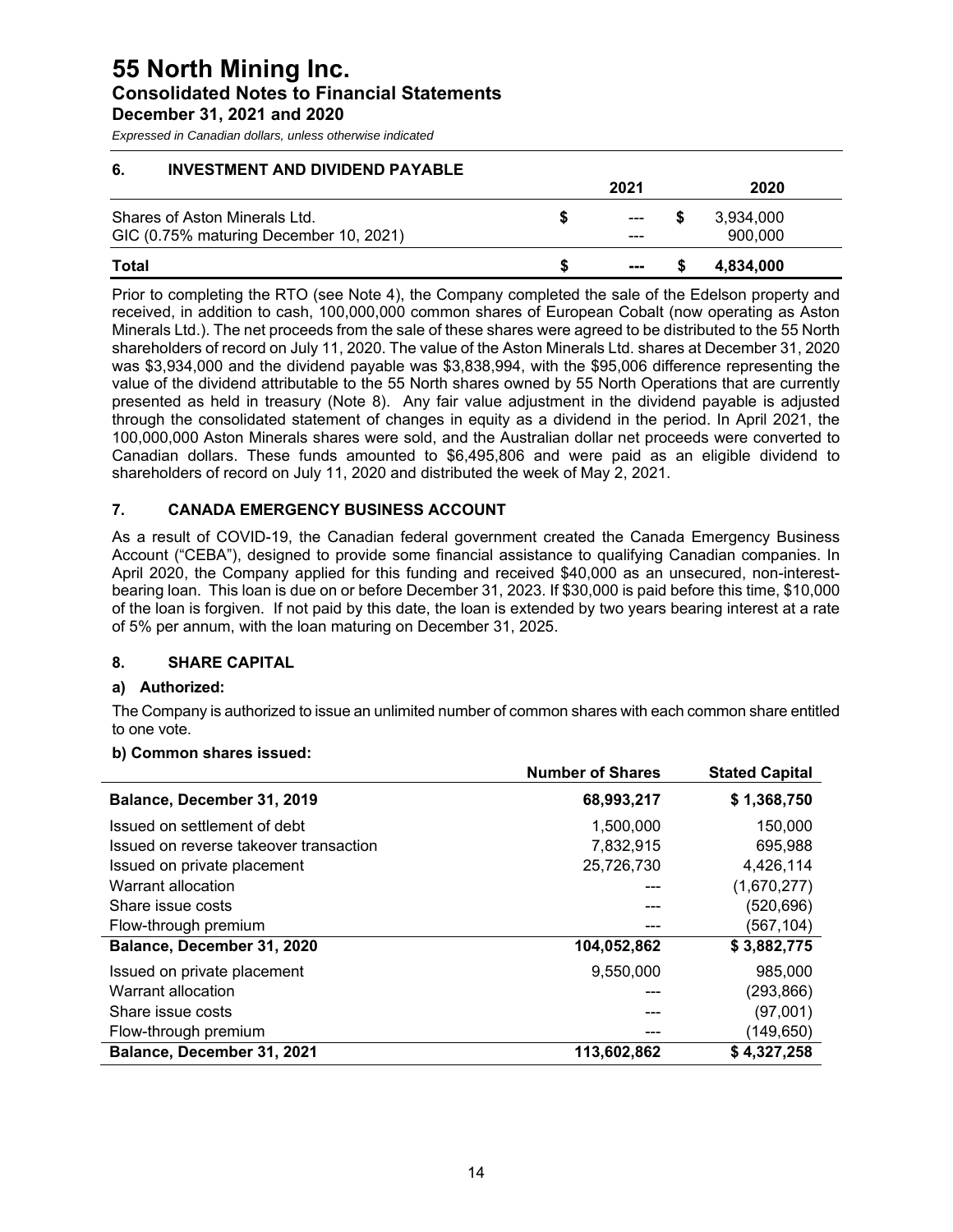*Expressed in Canadian dollars, unless otherwise indicated*

#### **8. SHARE CAPITAL (CONT'D)**

Included in the share capital balance on December 31, 2021 are 189,206 shares held by 55 North Operations (formerly Ontario Inc.). These shares will be sold once the Company's shares start trading on a stock exchange and are included as shares held in treasury.

On July 2, 2020, certain creditors agreed to receive a total of 1,500,000 common shares in settlement of \$150,000 debt owed to them, with each share issued at \$0.10 per share.

On September 2, 2020, 55 North completed the RTO resulting in the acquisition of control of 55 North by the shareholders of Ontario Inc. Pursuant to the RTO, all issued and outstanding securities in the capital of 55 North were converted into like issued and outstanding securities of the Company on a one-for-one basis resulting in the issuance of 7,832,915 shares with each share issued at \$0.09 per share.

On September 21, 2020, the Company closed a private placement for gross proceeds of \$1,403,416, issuing 6,672,080 flow through units at \$0.20 per unit for gross proceeds of \$1,334,416 and 460,000 nonflow through units at \$0.15 per unit for gross proceeds of \$69,000. Each flow through and non-flow through unit consists of one common share and one warrant, with each warrant entitling the holder to acquire a common share at \$0.30 per share for 48 months from the date of issuance.

On October 15, 2020, the Company announced that it closed the second tranche of a non-brokered private placement for gross proceeds of \$836,000, made up of \$824,000 in flow through financing and \$12,000 in non-flow through financing. The flow through financing consisted of 4,120,000 flow through units. Each flow through units was priced at \$0.20 each for gross proceeds of \$824,000. The non-flow through financing consisted of 80,000 units priced at \$0.15 each for gross proceeds of \$12,000. Each unit is comprised of one common share and one common share purchase warrant entitling the holder to acquire one additional common share at a price of \$0.30 per share for 48 months from the date of issuance.

On November 9, 2020 the Company announced that it closed the third tranche of a non-brokered private placement for gross proceeds of \$1,386,920, consisting of \$1,371,920 in non-flow-through financing and \$15,000 in flow-through financing. The flow through financing consisted of 75,000 flow through units. Each flow through units was priced at \$0.20 each for gross proceeds of \$15,000. The non-flow through financing consisted of 9,146,133 units priced at \$0.15 each for gross proceeds of \$1,371,920. Each unit is comprised of one common share and one common share purchase warrant entitling the holder to acquire one additional common share at a price of \$0.30 per share for 48 months from the date of issuance. Bruce Reid, CEO and Director, subscribed for 2,000,000 non-flow through units.

On November 27, 2020 the Company announced that it closed an additional tranche of a non-brokered private placement for gross proceeds of \$599,777 consisting of \$504,777 in non-flow-through financing and \$95,000 in flow-through financing. The non-flow-through financing consisted of 3,365,183 units priced at \$0.15. The flow-through financing consisted of 475,000 flow-through units priced at \$0.20. Each unit is comprised of one common share and one common share purchase warrant entitling the holder to acquire one additional common share of the Company at a price of \$0.30 per share for 48 months from the date of issuance.

On December 4, 2020 the Company announced that it closed an additional tranche of a non-brokered private placement for gross proceeds of \$200,000 in non-flow-through financing. The non-flow-through financing consisted of 1,333,334 units priced at \$0.15 per unit. Each unit is comprised of one common share and one common share purchase warrant entitling the holder to acquire one additional common share of the Company at a price of \$0.30 per share for 48 months from the date of issuance.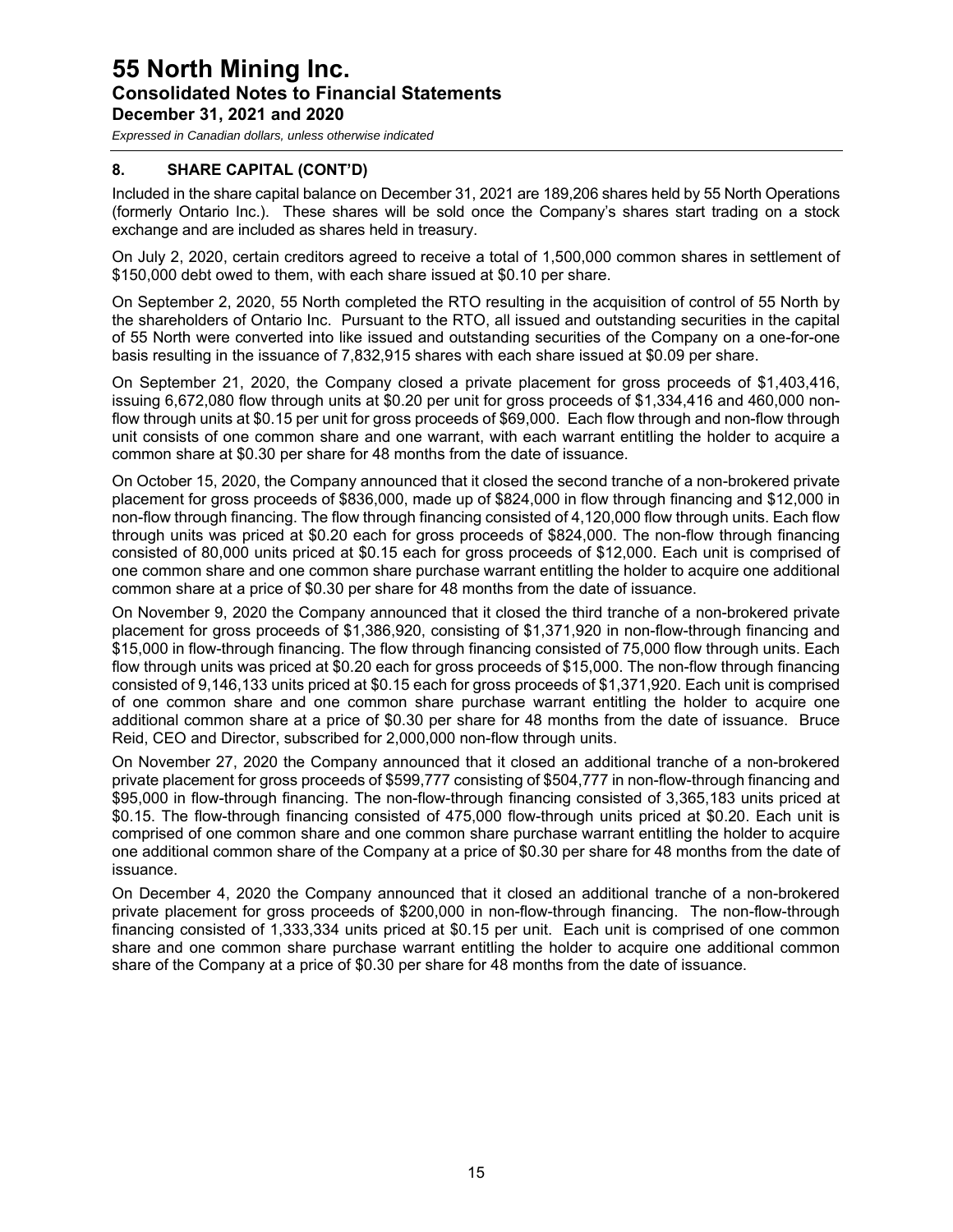*Expressed in Canadian dollars, unless otherwise indicated*

#### **8. SHARE CAPITAL (CONT'D)**

On April 12 and 26, 2021, the Company closed an additional tranche of a non-brokered private placement for gross proceeds of \$310,000 in flow-through financing. The financing consisted of 1,550,000 units priced at \$0.20. Each unit is comprised of one common share and one common share purchase warrant entitling the holder to acquire one additional common share of the Company at a price of \$0.30 per share for 48 months from the date of closing. As compensation for this financing, a total of \$21,000 was paid in cash and 105,000 finders warrants were issued, with each warrant exercisable to purchase common share at a price of \$0.30 for a period of 48 months from closing.

On July 15 and 20, 2021, the Company closed an additional tranche of a non-brokered private placement for gross proceeds of \$550,000 in flow-through financing. The financing consisted of 5,500,000 units priced at \$0.10. Each unit is comprised of one common share and one common share purchase warrant entitling the holder to acquire one additional common share of the Company at a price of \$0.20 per share for 60 months from the date of closing. As compensation for this financing, a total of \$39,550 was paid in cash and 350,000 finders warrants were issued, with each warrant exercisable to purchase common share at a price of \$0.20 for a period of 60 months from closing.

On December 30, 2021 the Company, closed a non-brokered flow-through private placement financing of 2,500,000 flow-through common shares at a price of \$0.05 per share for proceeds of \$125,000.

#### **9. WARRANTS**

A summary of the status of the Company's outstanding warrants and changes are as follows:

|                                |               | 2021              |                | 2020              |
|--------------------------------|---------------|-------------------|----------------|-------------------|
|                                |               | Weighted          |                | Weighted          |
|                                |               | average           |                | average           |
|                                | <b>Number</b> | exercise<br>price | <b>Number</b>  | exercise<br>price |
| <b>Balance, beginning</b>      | 51,914,010    | \$0.24            | 22,634,108     | \$0.10            |
| Granted                        | 7,505,000     | 0.22              | 1,666,666      | 0.18              |
| Cancelled                      |               | ---               | (24, 300, 774) | 0.10              |
| Granted - replacement warrants | $---$         | ---               | 24,517,950     | 0.18              |
| Granted - post RTO             |               |                   | 27,396,060     | 0.29              |
| Balance, ending                | 59,419,010    | \$0.24            | 51,914,010     | \$0.24            |

Notes:

 $<sup>(1)</sup>$  Following completion of the RTO, warrants issued by 55 North and Ontario Inc. were replaced by new 55 North</sup> Mining Inc. warrants using the transaction share exchange ratio.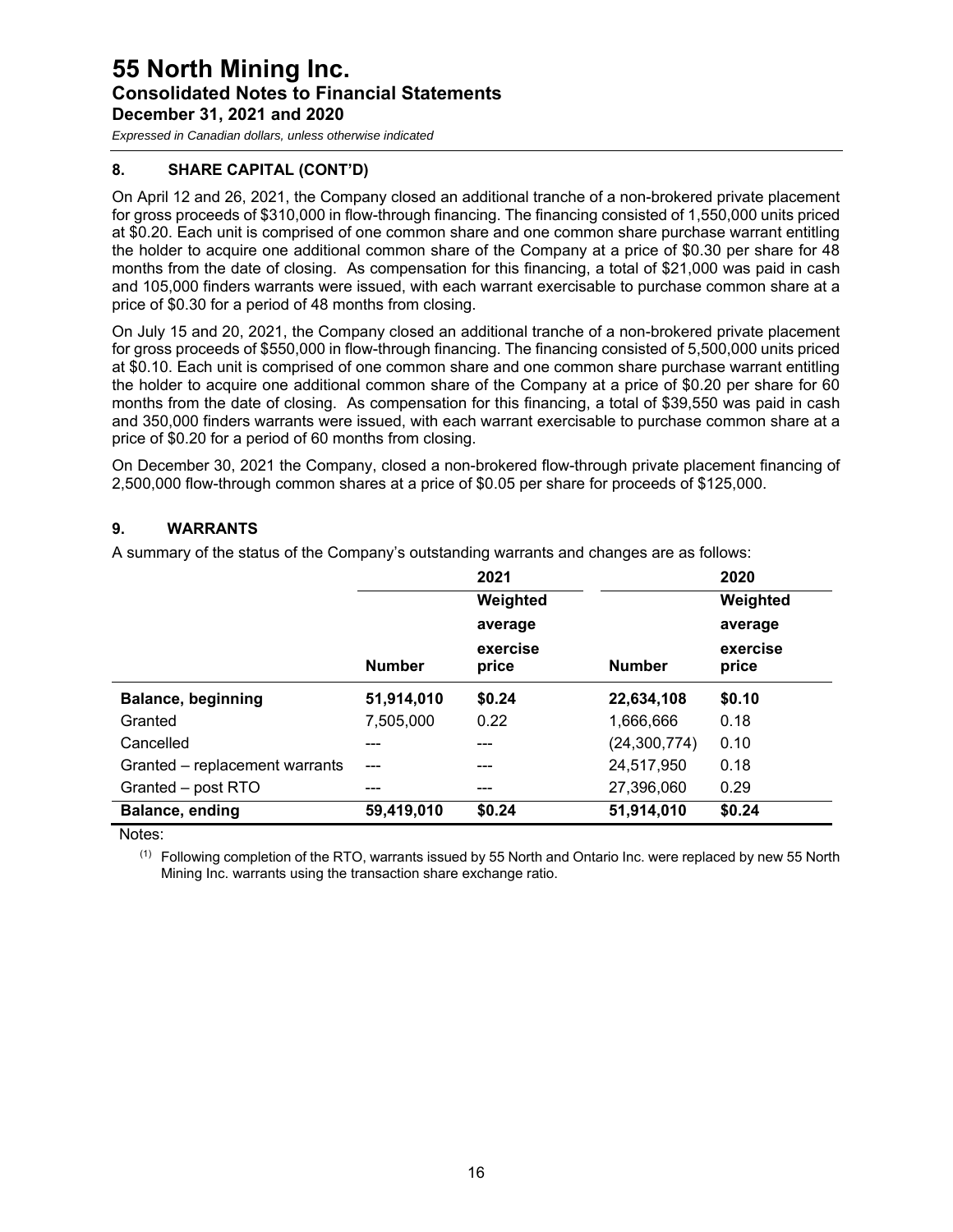*Expressed in Canadian dollars, unless otherwise indicated*

#### **9. WARRANTS (CONT'D)**

At December 31, 2021, there were 59,419,010 (2020 – 51,914,010) warrants outstanding, with each warrant entitling the holder to acquire one common share of the Company at the prices noted below:

| <b>Number</b>     | <b>Exercise</b><br><b>Price</b> | <b>Remaining Contractual</b><br><b>Life in Years</b> | <b>Expiry Date</b> |
|-------------------|---------------------------------|------------------------------------------------------|--------------------|
| December 31, 2021 |                                 |                                                      |                    |
| 24,300,774        | \$0.18                          | 1.00                                                 | December 31, 2022  |
| 217,176           | \$0.61                          | 0.96                                                 | December 18, 2022  |
| 7,132,080         | \$0.30                          | 2.73                                                 | September 21, 2024 |
| 500,000           | \$0.20                          | 2.73                                                 | September 21, 2024 |
| 36,800            | \$0.15                          | 2.73                                                 | September 21, 2024 |
| 4,200,000         | \$0.30                          | 2.79                                                 | October 15, 2024   |
| 329,600           | \$0.20                          | 2.79                                                 | October 15, 2024   |
| 6,400             | \$0.15                          | 2.79                                                 | October 15, 2024   |
| 9,221,133         | \$0.30                          | 2.86                                                 | November 9, 2024   |
| 534,531           | \$0.15                          | 2.86                                                 | November 9, 2024   |
| 6,000             | \$0.30                          | 2.86                                                 | November 9, 2024   |
| 3,840,183         | \$0.30                          | 2.91                                                 | November 27, 2024  |
| 141,333           | \$0.15                          | 2.91                                                 | November 27, 2024  |
| 8,000             | \$0.20                          | 2.91                                                 | November 27, 2024  |
| 1,333,334         | \$0.30                          | 2.93                                                 | December 4, 2024   |
| 106,666           | \$0.15                          | 2.93                                                 | December 4, 2024   |
| 1,500,000         | \$0.30                          | 3.28                                                 | April 12, 2025     |
| 105,000           | \$0.30                          | 3.28                                                 | April 12, 2025     |
| 50,000            | \$0.30                          | 3.32                                                 | April 26, 2025     |
| 5,000,000         | \$0.20                          | 4.54                                                 | July 15, 2026      |
| 350,000           | \$0.20                          | 4.54                                                 | July 15, 2026      |
| 500,000           | \$0.20                          | 4.57                                                 | July 20, 2026      |
| 59,419,010        | \$0.24                          | 2.28                                                 |                    |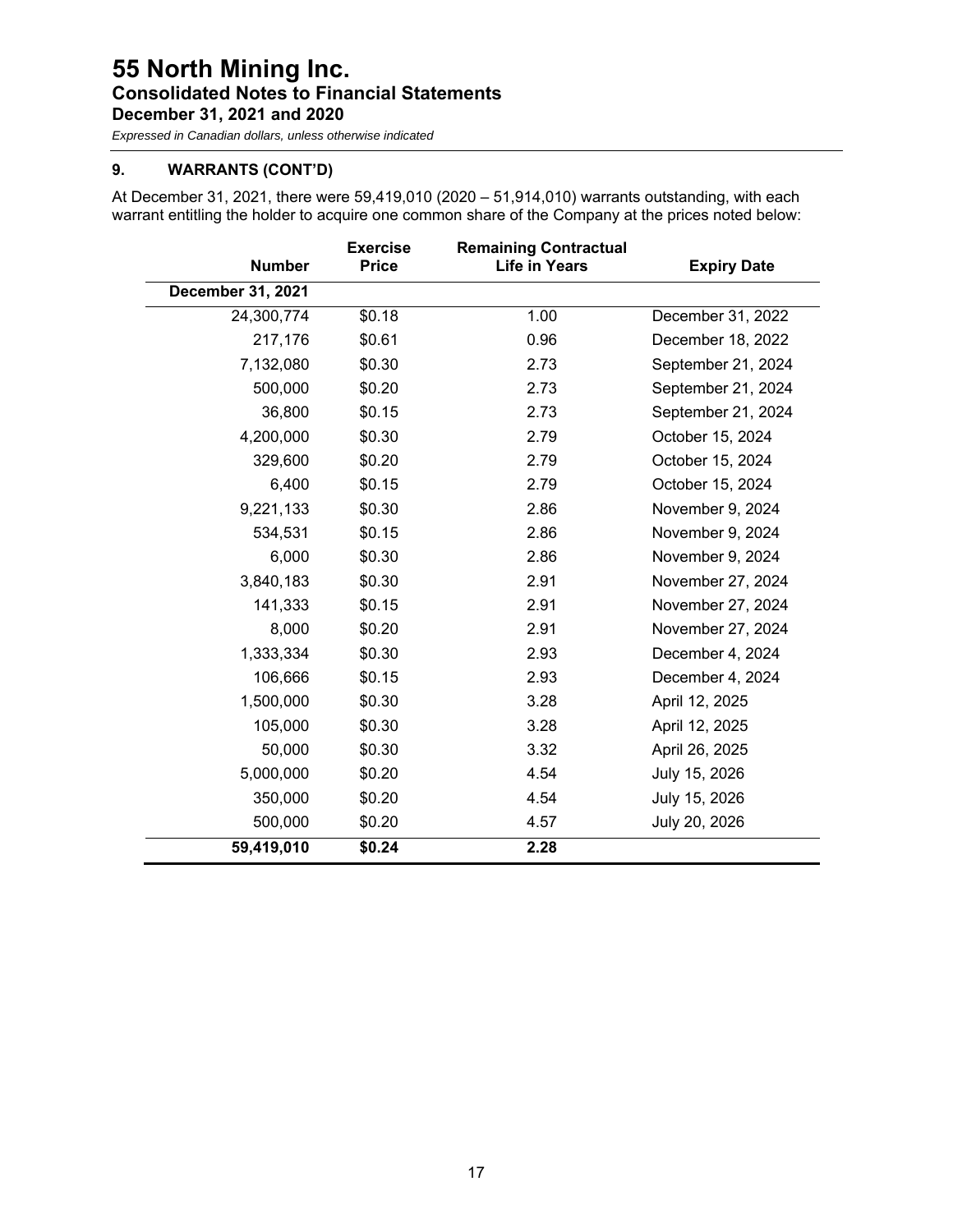## **55 North Mining Inc.**

# **Consolidated Notes to Financial Statements**

**December 31, 2021 and 2020** 

*Expressed in Canadian dollars, unless otherwise indicated*

#### **9. WARRANTS (CONT'D)**

| <b>Number</b>     | <b>Exercise</b><br><b>Price</b> | <b>Remaining Contractual</b><br><b>Life in Years</b> | <b>Expiry Date</b>                |
|-------------------|---------------------------------|------------------------------------------------------|-----------------------------------|
| December 31, 2020 |                                 |                                                      |                                   |
| 24,300,774        | \$0.18                          | 2.00                                                 | December 31, 2022 <sup>(1)</sup>  |
| 217,176           | \$0.61                          | 1.96                                                 | December 18, 2022 <sup>(2)</sup>  |
| 7,132,080         | \$0.30                          | 3.73                                                 | September 21, 2024                |
| 500,000           | \$0.20                          | 3.73                                                 | September 21, 2024 <sup>(4)</sup> |
| 36,800            | \$0.15                          | 3.73                                                 | September 21, 2024 <sup>(3)</sup> |
| 4,200,000         | \$0.30                          | 3.79                                                 | October 15, 2024                  |
| 329,600           | \$0.20                          | 3.79                                                 | October 15, 2024 <sup>(3)</sup>   |
| 6,400             | \$0.15                          | 3.79                                                 | October 15, 2024 (4)              |
| 9,221,133         | \$0.30                          | 3.86                                                 | November 9, 2024                  |
| 534,531           | \$0.15                          | 3.86                                                 | November 9, 2024 (4)              |
| 6,000             | \$0.30                          | 3.86                                                 | November 9, 2024                  |
| 3,840,183         | \$0.30                          | 3.91                                                 | November 27, 2024                 |
| 141,333           | \$0.15                          | 3.91                                                 | November 27, 2024 (4)             |
| 8,000             | \$0.20                          | 3.91                                                 | November 27, 2024 <sup>(3)</sup>  |
| 1,333,334         | \$0.30                          | 3.93                                                 | December 4, 2024                  |
| 106,666           | \$0.15                          | 3.93                                                 | December 4, 2024 (4)              |
| 51,914,010        | \$0.24                          | 2.96                                                 |                                   |

Notes:

 $(1)$  In August 2020, the terms of these warrants were changed to an exercise price of \$0.18 and with an expiration date of December 31, 2022.

 $(2)$  In August 2020, the terms of these warrants were changed to an expiration date of December 18, 2022

(3) These compensation options entitle the holder to acquire a unit at a price of \$0.20 per unit. Each unit is comprised of one common share and one warrant which can be exercised to acquire one additional common share at a price of \$0.30 for a period of 48 months.

 $(4)$  These compensation options entitle the holder to acquire a unit at a price of \$0.15 per unit. Each unit is comprised of one common share and one warrant which can be exercised to acquire one additional common share at a price of \$0.30 for a period of 48 months.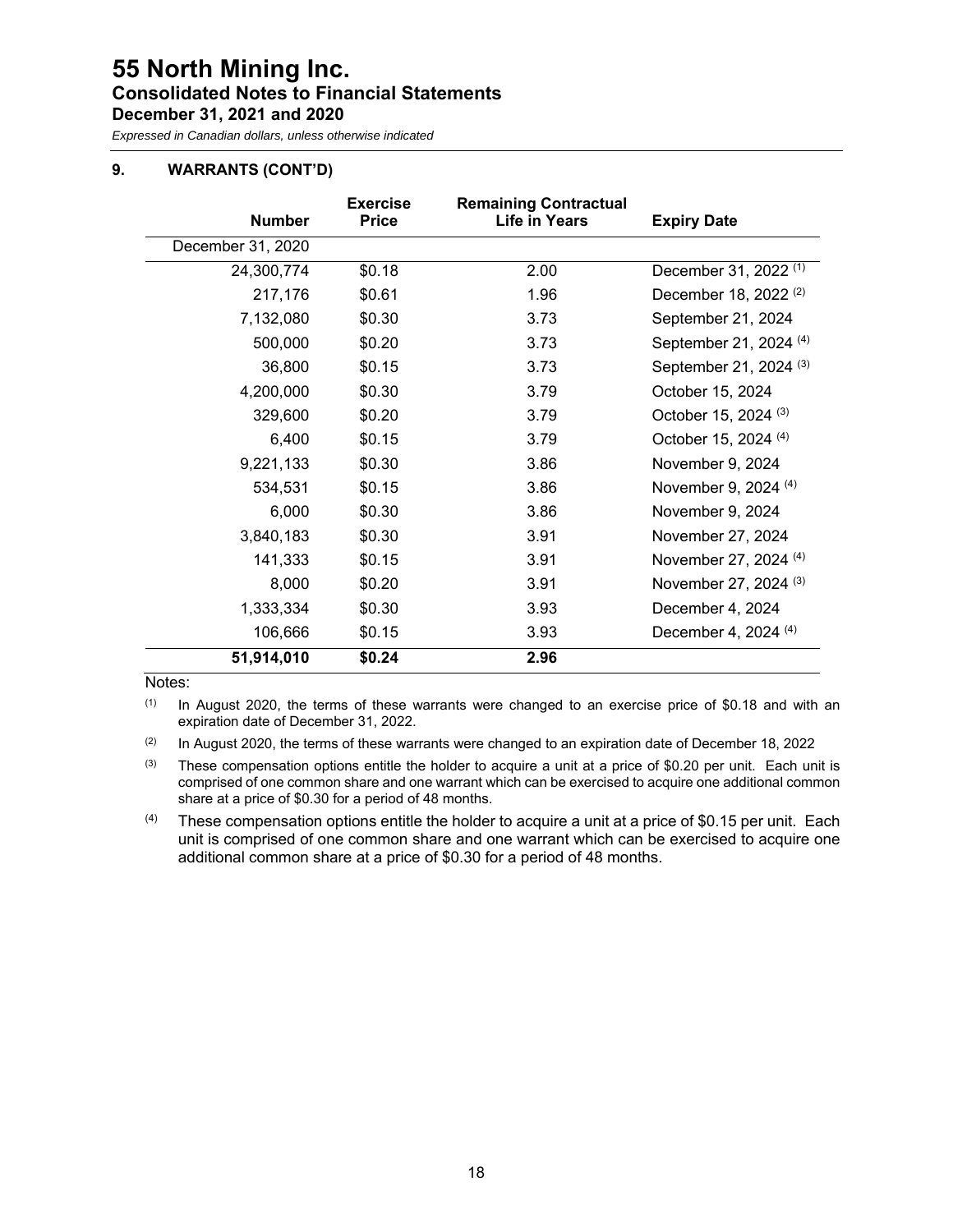*Expressed in Canadian dollars, unless otherwise indicated*

#### **9. WARRANTS (CONT'D)**

The value warrants issued were estimated on the date of the grant using the Black-Scholes option-pricing model with the following weighted average assumptions used for grants:

|                    |               | <b>Dividend</b> | <b>Expected</b>   | <b>Risk Free</b><br><b>Interest</b> | <b>Expected</b><br>Life |
|--------------------|---------------|-----------------|-------------------|-------------------------------------|-------------------------|
| Date Issued        | <b>Number</b> | Yield           | <b>Volatility</b> | Rate                                | <b>In Years</b>         |
|                    |               |                 |                   |                                     |                         |
| July 13, 2020      | 1,666,666     | 0%              | 100%              | 0.25%                               | 2.5                     |
| September 21, 2020 | 7,132,080     | 0%              | 100%              | 0.33%                               | 4                       |
| September 21, 2020 | 500,000       | 0%              | 100%              | 0.33%                               | 4                       |
| September 21, 2020 | 36,800        | 0%              | 100%              | 0.33%                               | 4                       |
| October 15, 2920   | 4,200,000     | 0%              | 100%              | 0.30%                               | 4                       |
| October 15, 2920   | 6,400         | 0%              | 100%              | 0.30%                               | 4                       |
| October 15, 2920   | 329,600       | 0%              | 100%              | 0.30%                               | 4                       |
| November 9, 2020   | 9,221,133     | 0%              | 100%              | 0.41%                               | 4                       |
| November 9, 2020   | 534,531       | 0%              | 100%              | 0.41%                               | 4                       |
| November 9, 2020   | 6,000         | 0%              | 100%              | 0.41%                               | 4                       |
| November 27, 2020  | 3,840,183     | 0%              | 100%              | 0.37%                               | 4                       |
| November 27, 2020  | 141,333       | 0%              | 100%              | 0.37%                               | 4                       |
| November 27, 2020  | 8,000         | 0%              | 100%              | 0.37%                               | 4                       |
| December 4, 2020   | 1,333,334     | 0%              | 100%              | 0.43%                               | 4                       |
| December 4, 2020   | 106,666       | 0%              | 100%              | 0.43%                               | 4                       |
| April 12, 2021     | 1,605,000     | 0%              | 100%              | 0.78%                               | 4                       |
| April 26, 2021     | 50,000        | 0%              | 100%              | 0.76%                               | 4                       |
| July 15, 2021      | 5,350,000     | 0%              | 100%              | 0.88%                               | 5                       |
| July 20, 2021      | 500,000       | 0%              | 100%              | 0.88%                               | 5                       |
|                    |               |                 |                   |                                     |                         |

The value warrants issued were estimated on the date of the grant using the Black-Scholes option-pricing model with the following weighted average assumptions used for grants:

On July 13, 2020, the Company issued 1,666,666 warrants for services rendered in connection with various corporate activities. Each warrant is exercisable at \$0.18 per share until December 31, 2022.

As part of the September 21, 2020 financing (see Note 8), the Company issued 7,132,080 warrants entitling the holder to acquire one common share at a price of \$0.30 per share for 48 months. The Company also issued 500,000 compensation options that entitle the holder to acquire one unit at a price of \$0.20 per unit, with each unit comprised of one common share and one warrant which can be exercised to acquire one additional common share at a price of \$0.30 for a period of 48 months. The Company also issued 36,800 compensation options that entitle the holder to acquire one unit at a price of \$0.15 per unit, with each unit comprised of one common share and one warrant which can be exercised to acquire one additional common share at a price of \$0.30 for a period of 48 months.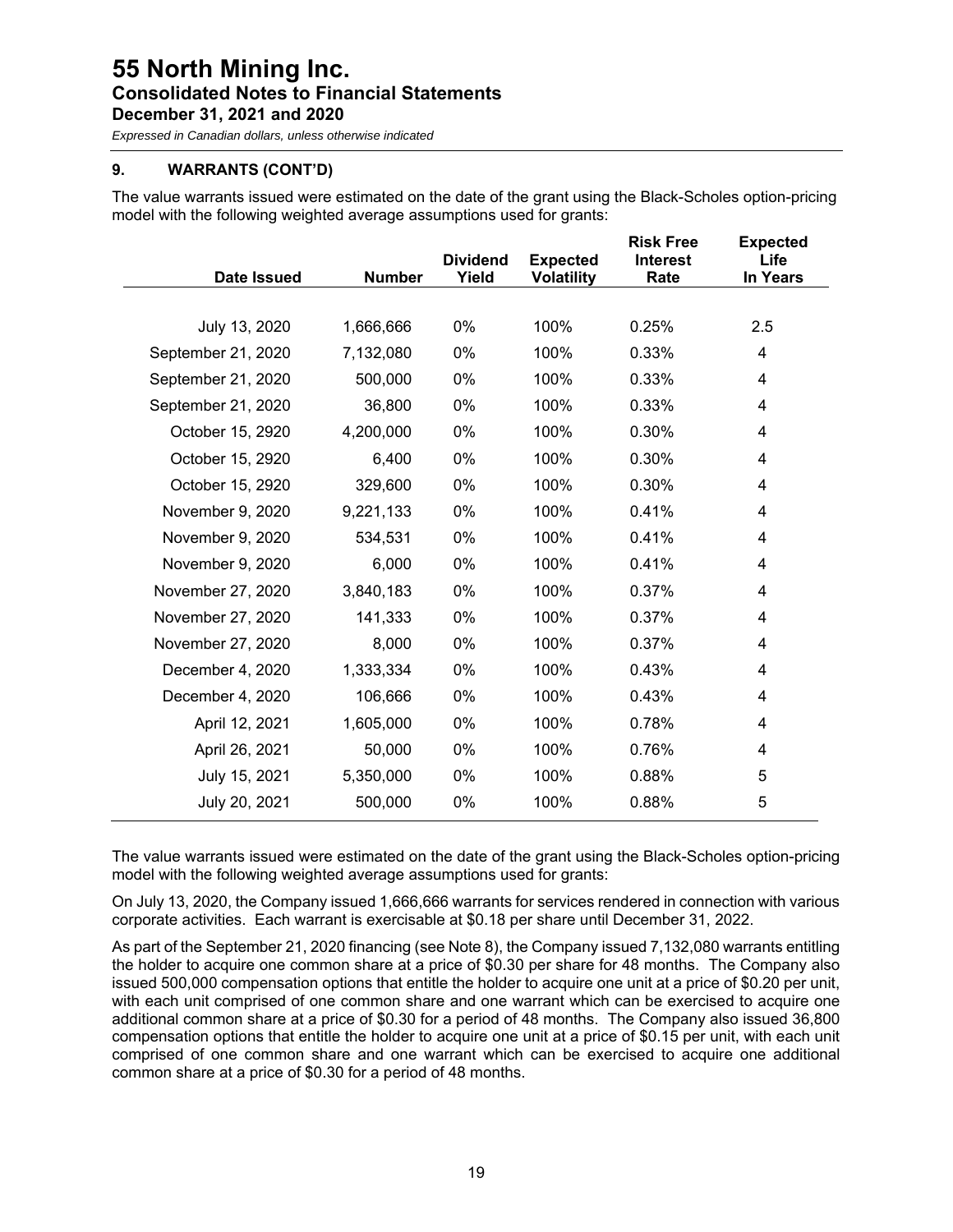*Expressed in Canadian dollars, unless otherwise indicated*

#### **9. WARRANTS (CONT'D)**

As part of the October 15, 2020 financing (see Note 8), the Company issued 4,200,000 warrants entitling the holder to acquire one common share at a price of \$0.30 per share for 48 months from the date of issuance. The Company issued 329,600 compensation options that entitle the holder to acquire one unit at a price of \$0.20 per unit, with each unit comprised of one common share and one warrant which can be exercised to acquire one additional common share at a price of \$0.30 for a period of 48 months. The Company also issued 6,400 compensation options that entitle the holder to acquire one unit at a price of \$0.15 per unit, with each unit comprised of one common share and one warrant which can be exercised to acquire one additional common share at a price of \$0.30 for a period of 48 months.

As part of the November 9, 2020 financing (see Note 8), the Company issued 9,221,133 warrants entitling the holder to acquire one common share of the Company at a price of \$0.30 per share for 48 months from the date of issuance. The Company issued 534,531 compensation options entitling the holder to acquire one unit at a price of \$0.15 at any time prior to the date 48 months from the date of closing, with each unit comprised of one common share and one warrant which can be exercised to acquire one additional common share at a price of \$0.30 for a period of 48 months. The Company also issued 6,000 finders warrants entitling the holder to acquire one common share at a price of \$0.30 at any time prior to the date 48 months from the date of closing.

As part of the November 27, 2020 financing (see Note 8), the Company issued 3,840,183 warrants entitling the holder to acquire one common share at a price of \$0.30 per share for 48 months from the date of issuance. The Company issued 141,333 compensation options that entitle the holder to acquire one unit at a price of \$0.15 per unit, with each unit comprised of one common share and one warrant which can be exercised to acquire one additional common share at a price of \$0.30 for a period of 48 months. The Company also issued 8,000 compensation options that entitle the holder to acquire one unit at a price of \$0.20 per unit, with each unit comprised of one common share and one warrant which can be exercised to acquire one additional common share at a price of \$0.30 for a period of 48 months.

As part of the December 4, 2020 financing (see Note 8), the Company issued 1,333,334 warrants entitling the holder to acquire one additional common share of the Company at a price of \$0.30 per share for 48 months from the date of issuance. The Company issued 106,666 compensation options that entitle the holder to acquire one unit at a price of \$0.15 per unit, with each unit comprised of one common share and one warrant which can be exercised to acquire one additional common share at a price of \$0.30 for a period of 48 months.

As part of the April 2021 financings (see Note 8), the Company issued 1,550,000 warrants entitling the holder to acquire one additional common share of the Company at a price of \$0.30 per share for 48 months from the date of issuance. The Company issued 105,000 compensation warrants that entitle the holder to acquire one common shares at a price of \$0.30 per common share for a period of 48 months.

As part of the July 2021 financings (see Note 8), the Company issued 5,500,000 warrants entitling the holder to acquire one additional common share of the Company at a price of \$0.20 per share for 60 months from the date of issuance. The Company issued 350,000 compensation warrants that entitle the holder to acquire one common shares at a price of \$0.20 per common share for a period of 60 months.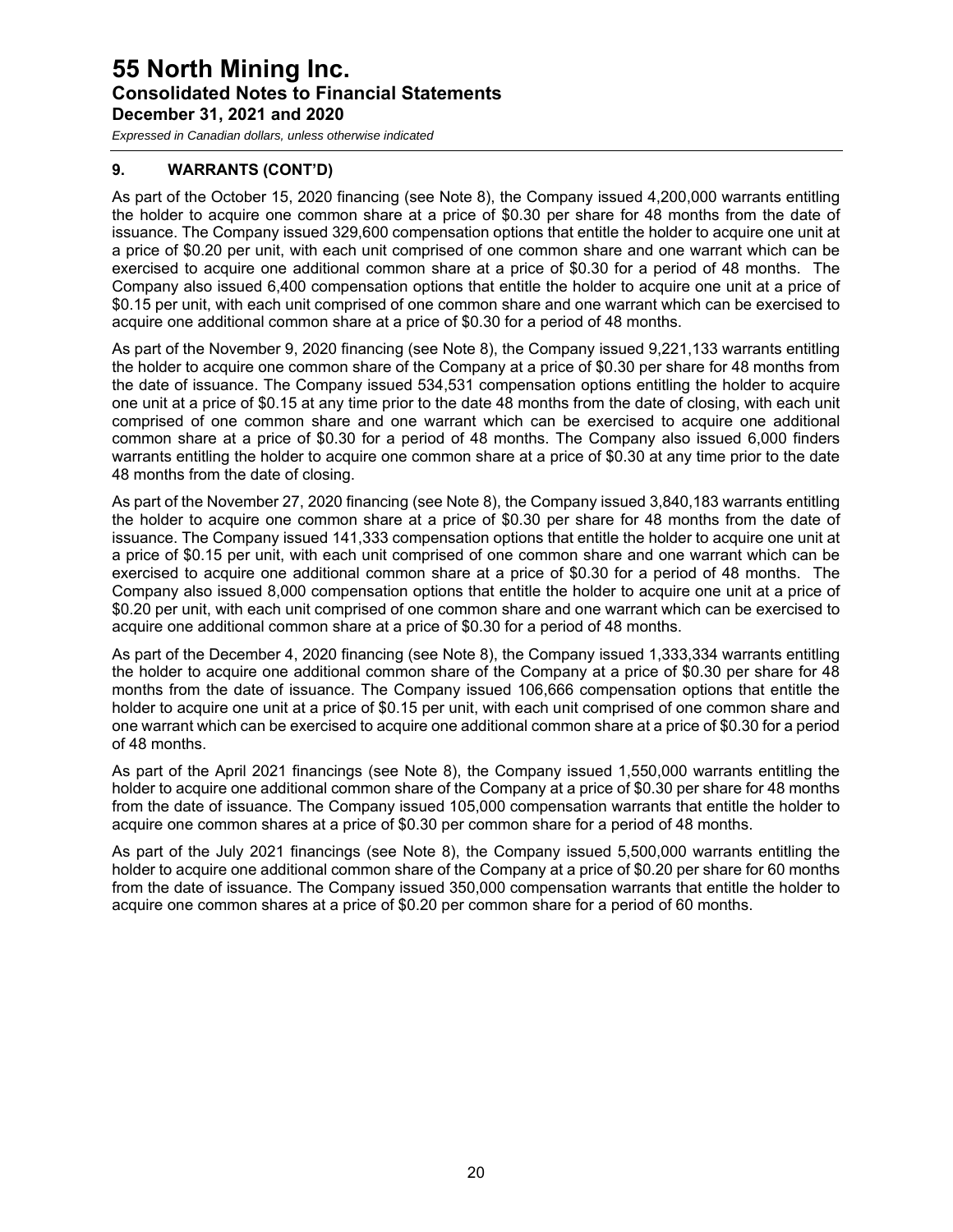*Expressed in Canadian dollars, unless otherwise indicated*

#### **10. SHARE OPTIONS**

The Company may grant options to directors, officers, employees, and technical consultants of the Company. The maximum number of shares reserved for issuance under all securities compensation arrangements is limited to 10% of the total number of issued and outstanding shares exercisable for a period of up to 10 years. The maximum number of shares that may be issued to any officer, director or employee shall not exceed 5% of the total number of issued and outstanding shares. The maximum number of shares that may be issued to technical consultants, including investor relation consultants, shall not exceed 2% of the total number of issued and outstanding shares.

On April 20, 2021, the Company issued 9,100,000 incentive share options to officers, directors, employees and consultants with each option having a 5-year term and an exercise price of \$0.15. These options vested immediately, have a five-year life, and an exercise price of \$0.15. The value of these options was calculated using the Black-Scholes option pricing model under the following weighted average assumptions: share price - \$0.15; risk free rate of return - 0.91%; annualized volatility - 100%; expected life - 5 years; dividend yield - 0%. The Company recognized a share-based compensation expense of \$1,013,740 related to the vesting that occurred.

A summary of the status of the Company's outstanding options as at December 31, 2021 and 2020 and changes during the years then ended are as follows:

The average remaining life of the options is 4.26 years (2020 - 3.77 years).

|                                     |               | Dec. 31, 2021  |               | Dec. 31, 2020  |
|-------------------------------------|---------------|----------------|---------------|----------------|
|                                     |               | Weighted       |               | Weighted       |
|                                     |               | average        |               | average        |
|                                     | <b>Number</b> | exercise price | <b>Number</b> | exercise price |
| <b>Balance, beginning</b>           | 296,148       | \$0.51         | ---           | \$<br>$---$    |
| Granted – replacement options $(1)$ |               |                | 296,148       | 0.51           |
| Granted                             | 9,100,000     | \$0.15         |               | ---            |
| Balance, ending                     | 9,396,148     | \$0.16         | 296,148       | \$0.51         |

Notes:

 $(1)$  Following completion of the RTO, options issued by 55 North were replaced by new 55 North Mining Inc. options using the transaction share exchange ratio.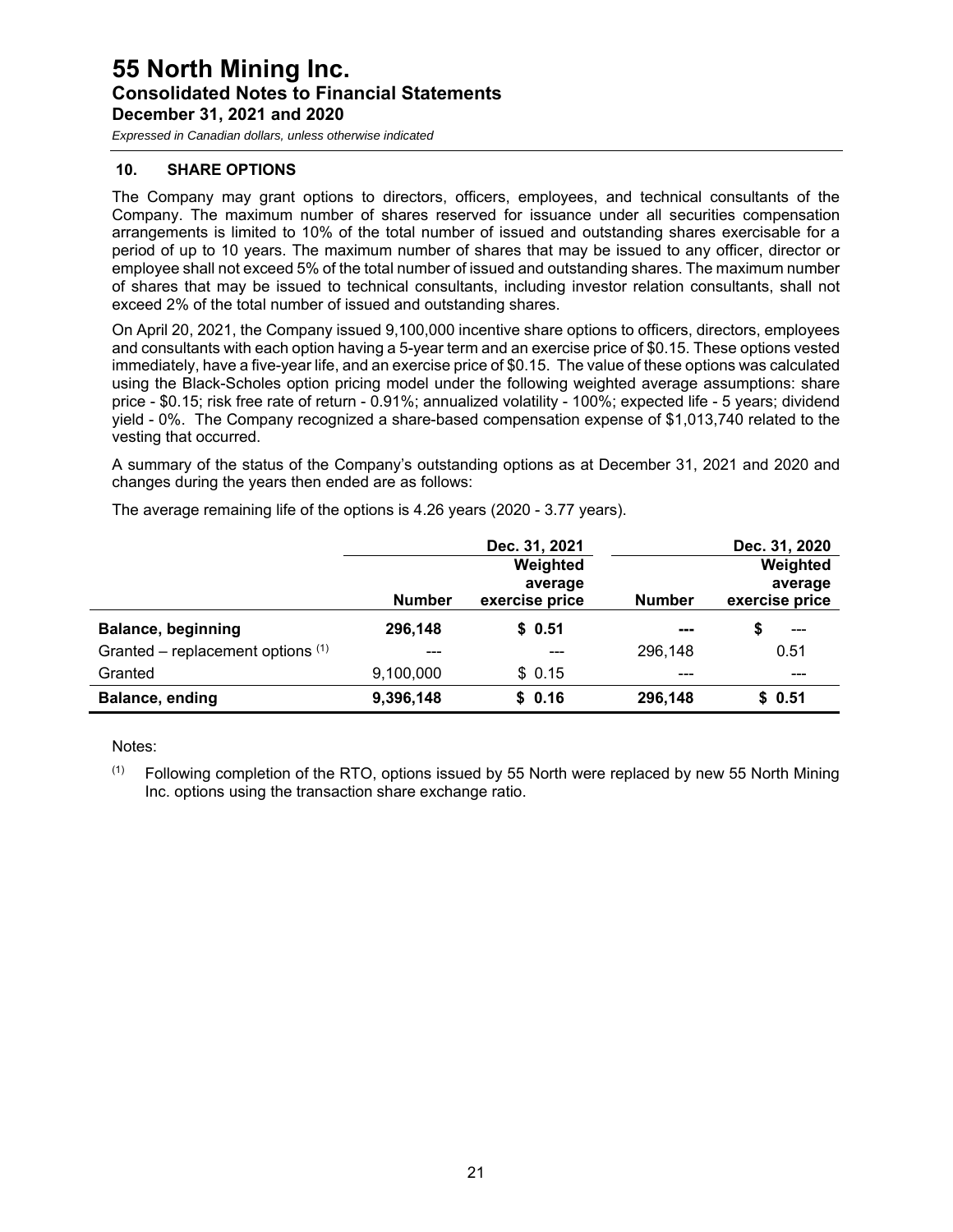### **55 North Mining Inc. Consolidated Notes to Financial Statements**

**December 31, 2021 and 2020** 

*Expressed in Canadian dollars, unless otherwise indicated*

### **10. INCOME TAXES**

### **Income tax provision**

The provision for income taxes reflects an effective rate that differs from the combined federal and provincial tax rates for the following reasons:

|                                                                                       | 2021                       |    | 2020                  |  |
|---------------------------------------------------------------------------------------|----------------------------|----|-----------------------|--|
| Loss and comprehensive loss before income taxes<br>Combined statutory income tax rate | \$ (2, 131, 847)<br>26.50% | S  | (2,756,372)<br>26.50% |  |
| Income tax recovery using statutory income tax rates                                  | (564,900)                  |    | (730, 400)            |  |
| Share issue costs                                                                     | (19, 595)                  |    | (149, 700)            |  |
| Gain on sale of investment                                                            | 353,700                    |    |                       |  |
| Stock-based compensation                                                              | (268, 600)                 |    |                       |  |
| Renunciation of flow through expenditure                                              | (73, 592)                  |    |                       |  |
| Revaluation of investment and other                                                   | 5.261                      |    | 23.012                |  |
| Cost of listing                                                                       |                            |    | 223,000               |  |
| Impact of RTO                                                                         |                            |    | (3,785,400)           |  |
| Valuation allowance                                                                   | (98, 265)                  |    | 4,171,130             |  |
| Deferred tax recovery                                                                 | \$<br>(665,991)            | \$ | (248, 358)            |  |

#### **Deferred income taxes**

Significant components of the Company's deferred income tax assets are as follows:

|                                                                                                  | 2021                                |    | 2020                              |  |
|--------------------------------------------------------------------------------------------------|-------------------------------------|----|-----------------------------------|--|
| Non-capital losses<br>Canadian exploration and development expense pools<br>Share issuance costs | \$2,417,869<br>1,808,081<br>108,476 | \$ | 2,602,134<br>1,702,286<br>128,271 |  |
| Deferred income tax asset<br>Valuation allowance                                                 | 4,334,426<br>(4,334,426)            |    | 4,432,691<br>(4,432,691)          |  |
| Deferred tax asset                                                                               | ---                                 | S  |                                   |  |

The Company has non-capital loss carry forward amounts available for income tax purposes of \$9,124,300 that expire \$747,000 in 2031, \$1,007,000 in 2032, \$2,451,000 in 2033, \$1,665,000 in 2034, \$743,300 in 2035, \$423,300 in 2036, \$407,000 in 2037, \$429,100 in 2038, \$260,000 in 2039, \$983,200 in 2040 and \$8,400 in 2041. The Company has \$6,823,006 (December 31, 2020 - \$7,446,574) of unused cumulative Canadian exploration and development costs available to offset future taxable income. The tax benefits pertaining to these expenses are available for carry forward indefinitely.

#### **11. RELATED PARTY TRANSACTIONS**

At December 31, 2021, included in accounts payable and accrued liabilities is amounts owed to the Company's Chairman and CEO of \$16,000 on account of accrued fees (December 31, 2020 – \$5,000) and \$20,777 due to the company's CFO on account of accrued fees and expenses (December 31, 2020 -\$NIL). This liability is non-interest bearing, unsecured and repayable on demand.

During the year ended December 31, 2021, the Company's CEO was paid \$54,000 (2020 - \$20,000) in compensation. During the year ended December 31, 2021, the Company's CFO was paid \$60,000 (2020 - \$55,000) in compensation.

During the year ended December 31, 2021, the Company's directors received compensation for services totaling \$20,000 (2020 - \$115,000).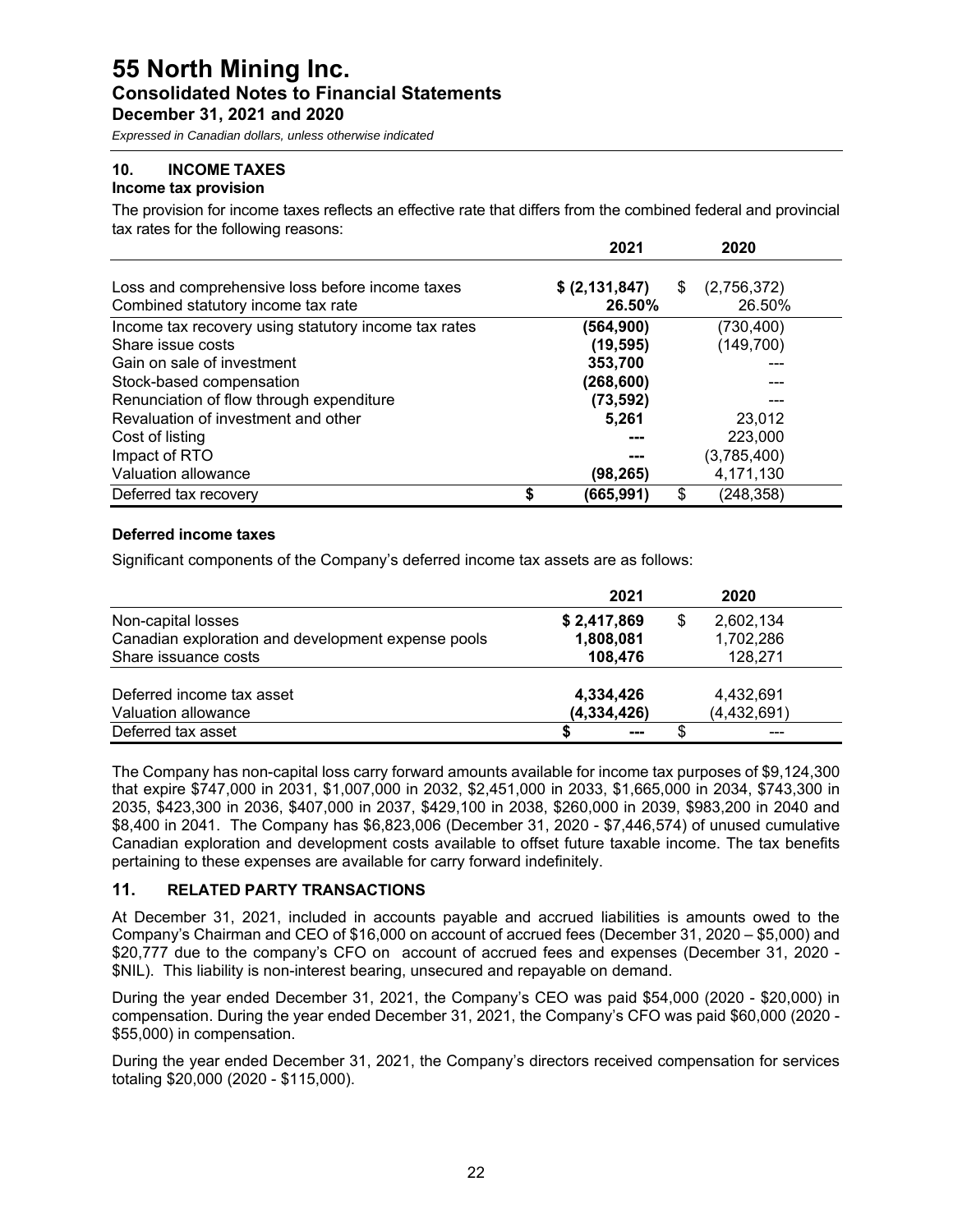*Expressed in Canadian dollars, unless otherwise indicated*

#### **12. CAPITAL MANAGEMENT**

The Company's total capital deficiency of \$236,949 (December 31, 2020 - capital balance of \$2,102,161) consists of \$30,000 (December 31, 2020 - \$30,000) Canada Emergency Business Account, \$4,327,258 (December 31, 2020 - \$3,882,775) of share capital, warrants reserve of \$2,313,168 (December 31, 2020 - \$1,987,833), \$1,013,740 (2020 - \$NIL) of contributed surplus, and a deficit of \$7,921,115 (December 31, 2020 - \$3,798,447).

The Company's objectives when managing capital, which consists of shareholders' equity, are to safeguard its ability to continue as a going concern, so that it can continue to provide returns for shareholders and benefits for other stakeholders, and to provide an adequate return to shareholders by pricing products and services commensurately with the level of risk.

The Company sets the amount of capital in proportion to risk. The Company manages the capital structure and adjusts it in the light of changes in economic conditions and the risk characteristics of the underlying assets. In order to maintain or adjust the capital structure, the Company may adjust the amount of dividends paid to shareholders, return capital to shareholders, issue new shares, or sell assets to reduce debt.

The Company monitors capital from time-to-time using a variety of measures. Monitoring procedures are typically performed as a part of the overall management of the Company's operations. The Company's strategy during the period, which was unchanged from the prior period, was to maintain its ability to secure access to financing at a reasonable cost. The requirements and terms of sources of capital cannot be predicted and change in ways the Company cannot predict.

#### **13. RISK MANAGEMENT AND FAIR VALUES**

Management's risk management policies are typically performed as a part of the overall management of the Company's operations. Management is aware of risks related to these objectives through direct personal involvement with employees and outside parties. In the normal course of its business, the Company is exposed to a number of risks that can affect its operating performance. Management's close involvement in operations helps identify risks and variations from expectations. The Company has not designated transactions as hedging transactions to manage risk. As a part of the overall operation of the Company, management considers the avoidance of undue concentrations of risk. The risks and the actions taken to manage them include the following:

#### **Liquidity risk**

Liquidity risk is the risk that the Company cannot meet its financial obligations associated with financial liabilities in full. The Company's main sources of liquidity are external sources of debt and equity. The funds are primarily used to finance working capital and capital expenditure requirements. The Company's current liabilities exceed its current assets by \$236,949 (December 31, 20120 - current assets exceed its current liabilities by \$2,102,161).

Receivables, accounts payable and accrued liabilities, and dividend payable are due within one year.

#### **Credit risk**

Credit risk arises from the possibility that debtors may be unable to fulfill their commitments. For a financial asset, this is typically the gross carrying amount, net of any amounts offset and any impairment losses. The Company has credit policies to address credit risk on accounts receivable, which may include the analysis of the financial position of the debtor and review of credit limits. The Company also may review credit history before establishing credit and review credit performance. An allowance for doubtful accounts or other impairment provisions are established based upon factors surrounding credit risk, historical trends and other information.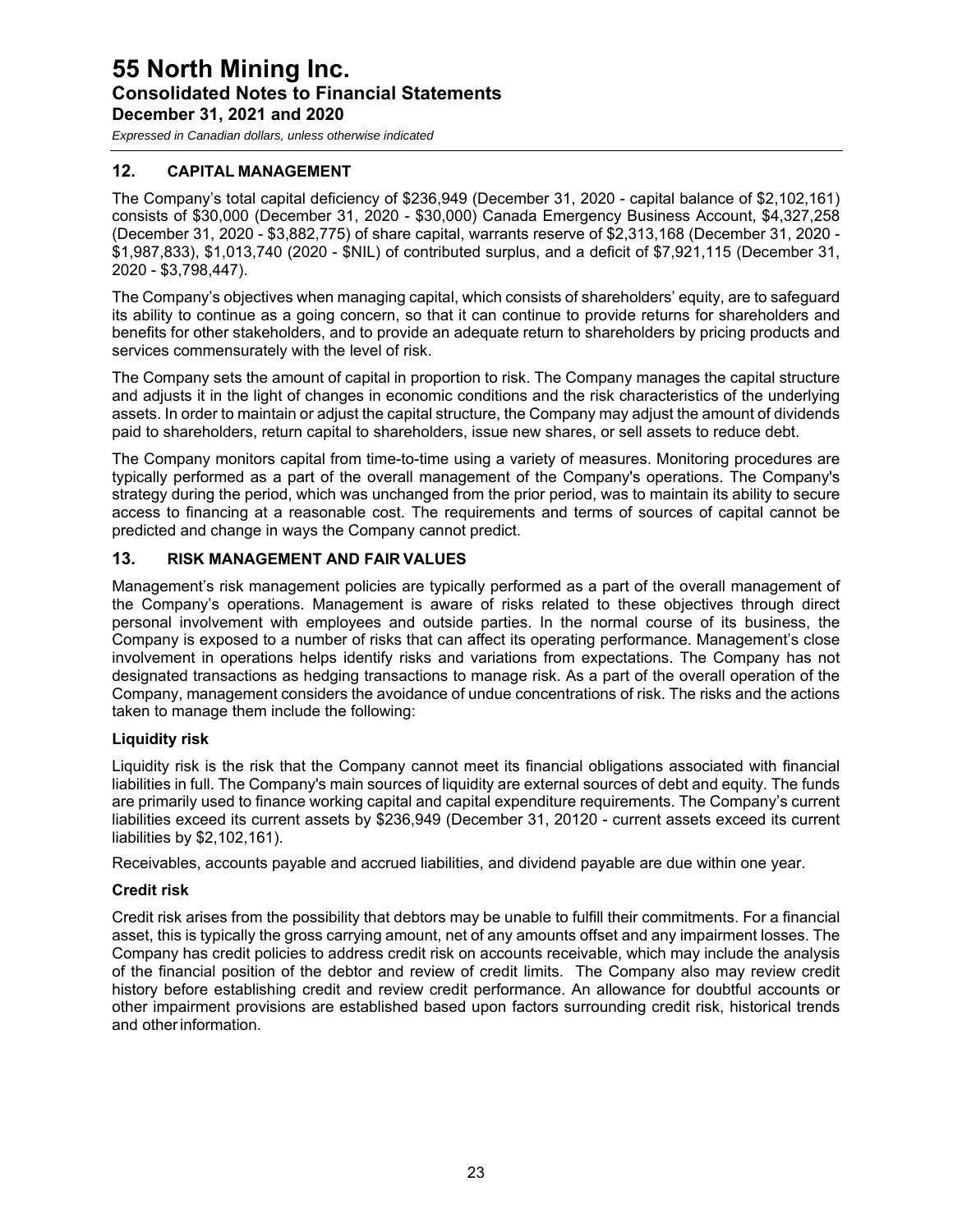*Expressed in Canadian dollars, unless otherwise indicated*

#### **13. RISK MANAGEMENT AND FAIR VALUES (CONT'D)**

A financial asset is past due when a debtor has failed to make a payment when contractually due. The Company has no financial assets that are past due and does not have an allowance for doubtful accounts receivable. Receivables relate to amounts due from the Government of Canada for Goods and Services Tax recoverable.

#### **Currency risk**

Currency risk is the risk that changes in foreign exchange rates may have an effect on future cash flows associated with financial instruments. Changes in the applicable exchange rate may result in a decrease or increase in foreign exchange income or expense. The Company was exposed to currency risk as its investment in Aston Minerals Ltd. was held in Australian dollars (Note 6).

The impact on loss and comprehensive loss for the year if the Australian dollar would have been 1% higher or lower, would be approximately \$NIL (2020 - \$39,340). As a direct result in the change in valuation of the investment the offsetting dividend payable would have been adjusted in the opposite direction by \$NIL (2020 - \$38,390) with the adjustment as a charge to equity as a dividend. The limitations in the sensitivity analysis include the use of hypothetical market movements to demonstrate potential risk that only represent the Company's view of possible near-term market changes that cannot be predicted with any certainty and the assumption that all currency rates move in an identical fashion.

#### **Interest rate risk**

Interest rate risk is the risk that changes in market interest rates may have an effect on the cash flows associated with some financial instruments, known as interest rate cash flow risk, or on the fair value of other financial instruments, known as interest rate price risk. The Company is exposed to interest rate risk price risk with its GIC and Canada Emergency Business Loan held at fixed rates.

#### **Other price risk**

Other price risk is the risk that changes in market prices, including commodity or equity prices, will have an effect on future cash flows associated with financial instruments. Mineral prices are affected by numerous factors such as the sale or purchase by various central banks and financial institutions, interest rates, exchange rates, inflation or deflation, fluctuations in the value of the US dollar and other foreign currencies, global and regional supply and demand, and the political and economic conditions of major gold-producing countries throughout the world.

#### **Fair values**

The fair values of the Company's financial assets and liabilities consisting of cash, receivables, accounts payable and accrued liabilities and dividends payable approximate their recorded values as at December 31, 2021 and December 31, 2020 due to their short-term nature. The fair value of the Canada Emergency Business Account is impacted by changes in market interest rates which can result in differences between the carrying value of the instruments. The fair value of the Canada Emergency Business Account has been estimated based on a loan with an interest rate of 5% with a term of 2 years. The estimated fair value at December 31, 2021 is \$27,211 (2020 - \$27,211).

The Company's financial assets are classified as level 1 (2020 - level 1 except for its GIC investment which is classified as level 2). The Company's financial liabilities are classified as level 2 (2020 – level 2).

Fair value is an estimate of the amount at which items might be exchanged in an arm's length transaction between knowledgeable willing parties who are under no compulsion to act. Fair value should not be interpreted as an amount that could be realized in immediate settlement of the instruments. The estimate of fair value at the end of the periods may not represent fair values at any other date. The determination of fair value is also affected by the use of judgment and by uncertainty.